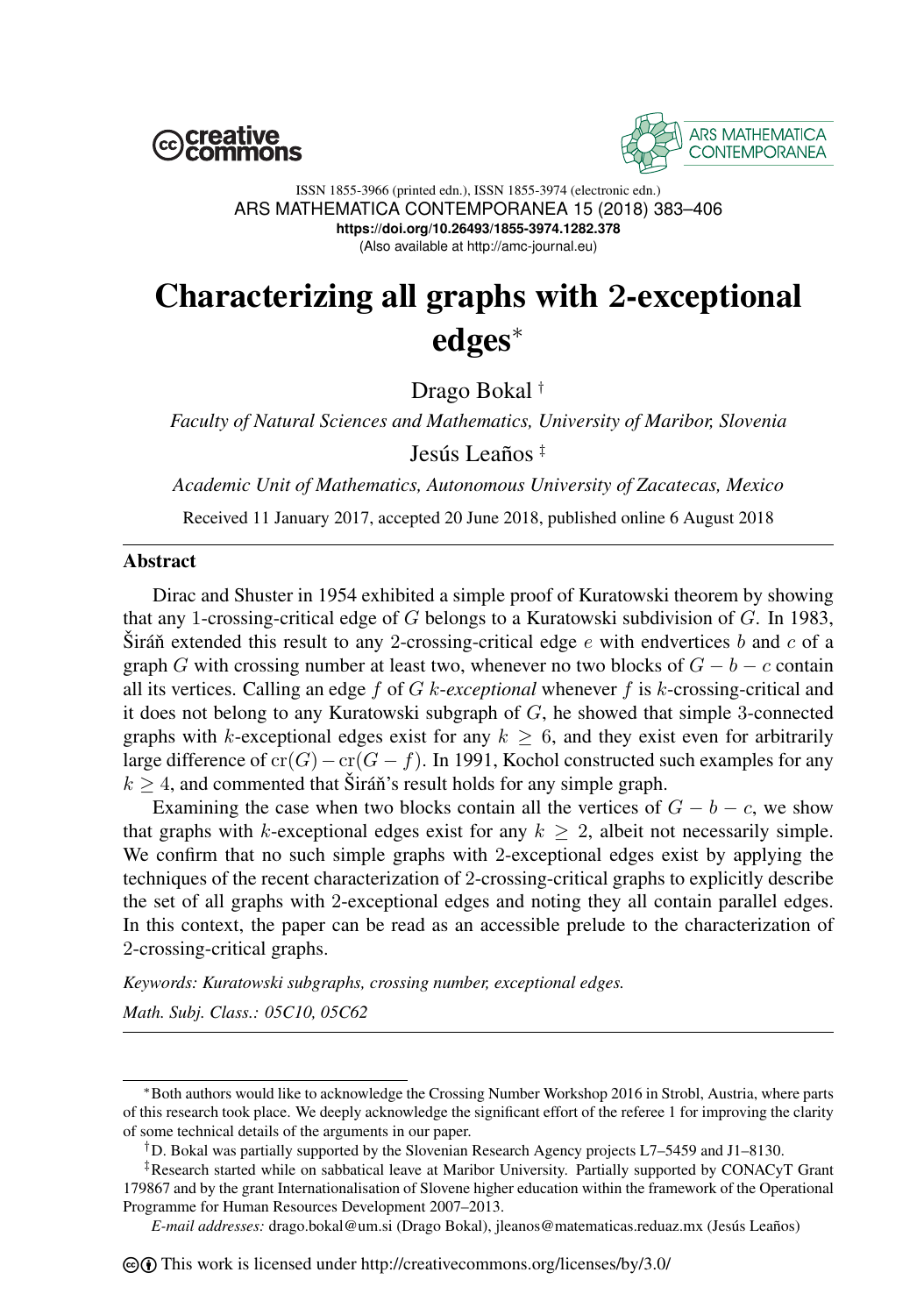# 1 Introduction

The *crossing number*  $cr(G)$  of a graph G is the minimum number of pairwise crossings of edges in a drawing of G in the plane. An edge e of a graph G is said to be k*-crossingcritical*, if  $\text{cr}(G) \geq k > \text{cr}(G - e)$ , and a graph is k-crossing-critical, if each its edge is k-crossing-critical. Therefore  $K_{3,3}$  and  $K_5$  are the only 3-connected 1-crossing-critical graphs. Any subdivision of  $K_{3,3}$  or  $K_5$  in G is called a *Kuratowski subgraph* of G and an edge e is a *Kuratowski edge*, if e belongs to a Kuratowski subgraph of G. Any edge of G which is not a Kuratowski edge, will be called a *non-Kuratowski edge*. Following [\[12\]](#page-23-0), we call an edge e of G k*-exceptional* if e is k-crossing-critical and e is a non-Kuratowski edge. Note that the existence of a k-exceptional edge in G for  $k > 0$  implies the existence of a Kuratowski subgraph, and hence that  $G$  is non-planar. Since loops are irrelevant for crossing number purposes, all graphs in this paper are loopless, but they may have multiple edges.

In their simple proof of Kuratowski theorem from 1954, Dirac and Shuster established that any 1-crossing-critical edge  $e$  of a graph  $G$  belongs to a Kuratowski subdivision of  $G$  [\[6\]](#page-22-0). In 1983, Sirán showed that the number of non-Kuratowski edges (and hence the number of exceptional edges) of a 3-connected simple non-planar graph of order at least 6 is at most 4 [\[13\]](#page-23-1). The following statement was exhibited in the same year.

<span id="page-1-1"></span>Statement 1.1 (Theorem 2 in [\[12\]](#page-23-0)). *Let* e *be a crossing-critical edge of a graph* G*, for which*  $\text{cr}(G - e) \leq 1$ . Then *e belongs to a Kuratowski subgraph of G.* 



<span id="page-1-0"></span>Figure 1: A minimal graph with two 2-exceptional edges.

We have found a family of exceptions (see Figure [1\)](#page-1-0) to Statement [1.1,](#page-1-1) i.e. a family of graphs with 2-exceptional edges. That such graphs exist was already exhibited by Kochol  $[8]$ , who noted without proof that Sirán's result may only be true for simple graphs. Closely investigating Siráň's proof, it establishes  $[12]$  $[12]$  the following:

<span id="page-1-2"></span>Theorem 1.2 (Theorem 2 in [\[12\]](#page-23-0)). *Let* e *with endvertices* b *and* c *be a crossing-critical edge of a graph* G *for which*  $\text{cr}(G - e) \leq 1$ *. If no two blocks of*  $G - b - c$  *contain all its vertices, then* e *belongs to a Kuratowski subgraph of* G*.*

The correct statement indicates that the structure of graphs with 2-exceptional edges is limited, and the aim of the present paper is to characterize these graphs, i.e. to explicitly describe the family  $\mathcal E$  of graphs with 2-exceptional edges.

The rest of this paper is organized as follows. In the following section, we exhibit some known and new properties of Kuratowski edges in graphs, and offer their characterization in Theorem [2.6,](#page-3-0) as well as introduce our main result. In Section [3,](#page-5-0) we sketch our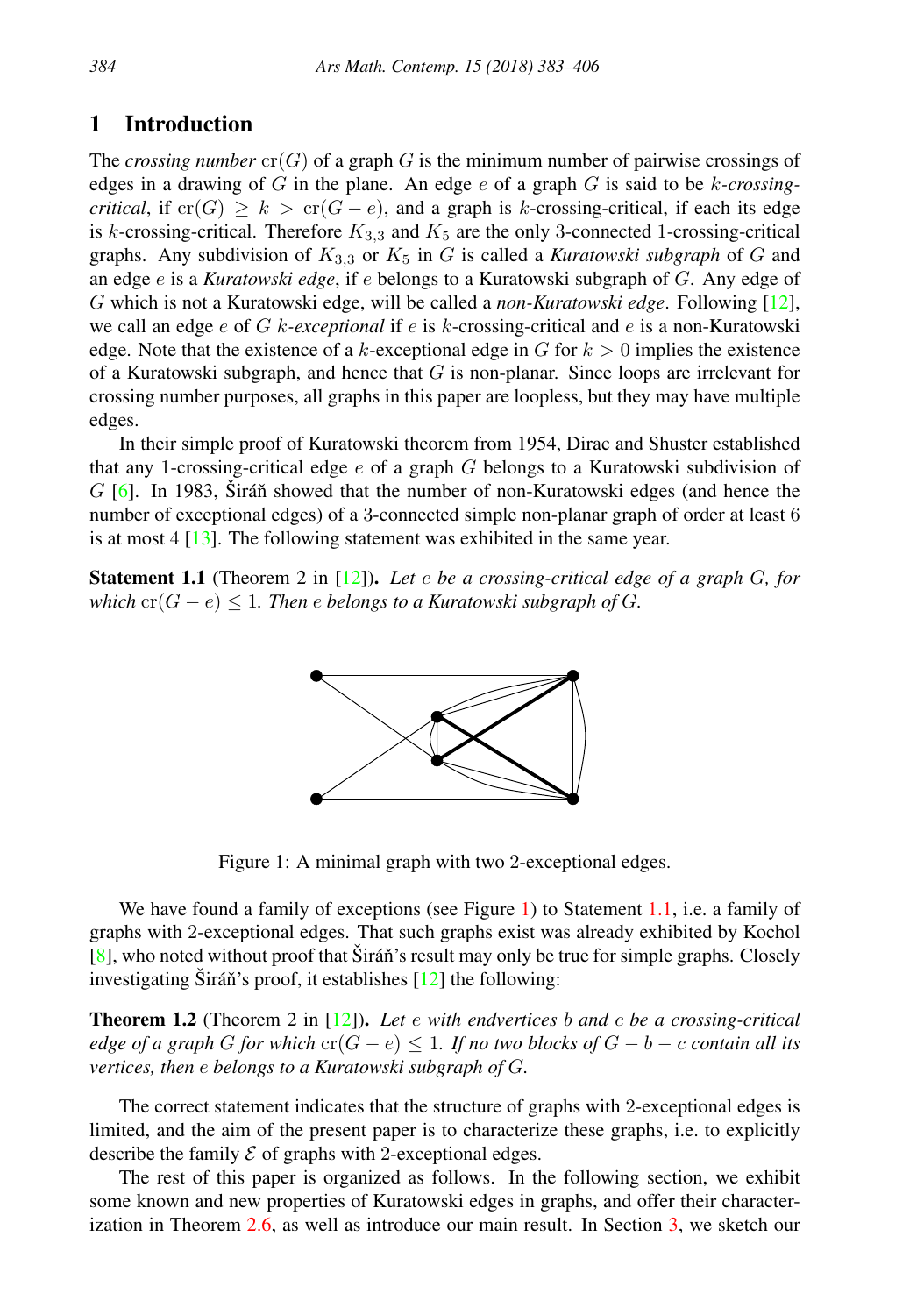overall approach, which follows a simplified version of the recent characterizatizaton of 2 crossing-critical graphs [\[4\]](#page-22-1). The description of all 3-connected graphs with 2-exceptional edges is given in Section [4,](#page-6-0) along with the proof of the sufficiency direction of the characterization and some other properties of graphs with 2-exceptional edges.

The remainder of the paper is devoted to proving necessity of the characterization of 3-connected graphs with 2-exceptional edges. A skeleton graph, the basic subgraph that is used to describe 3-connected graphs with exceptional 2-edges, is studied in Section [5.](#page-11-0) Bridges of the skeleton graph are studied in Section [6.](#page-16-0) Also the necessity of characterization is established there. We conclude with some corollaries bearing upon existence of k-exceptional edges and some open problems in Section [7.](#page-21-0)

## 2 Kuratowski edges

First we introduce some notation, aligned with the notation of  $[4]$ . Any vertex of a graph G of degree at least 3 is called a *node* of G. A *branch* is a maximal path with no internal nodes connecting two nodes of G. Two distinct nodes u, v of a subdivision K of  $K_{3,3}$  are said to be *independent* if any  $u, v$ -path in K contains a node of K different from  $u$  and  $v$ , i.e. if there is no branch between them. Let A, B be either two subsets of  $V(G)$  or two subgraphs of G. Then, an  $A, B$ -path is a path with first end in  $A$  and last end in  $B$  that is internally disjoint from both A and B.

When  $A = \{s\}$  and  $B = \{t\}$  are just vertices, we shorten the notation to just s, t-path. When the ends need to be emphasized, we write  $P = sPt = [sPt]$ , the former emphasizing ends of  $P$  and the latter emphasizing that the complete path with ends is considered. When either end or both ends of P are removed from the path, we use  $P - t = [sPt)$ ,  $P - s =$  $(sP t)$ , and  $P - s - t = (sP t)$ . We refer to these paths as the *(semi) open* paths P.

Let G be a graph and H its subgraph. A path  $P$  is  $H\text{-}avoiding$ , if all the non-end vertices and all the edges of  $P$  are not in  $H$ . The ends of an  $H$ -avoiding path are allowed to be in  $H$ .

In [\[13\]](#page-23-1), J. Širáň gave a characterization of Kuratowski edges in  $k$ -connected graphs with  $k \geq 3$ , cf. Lemmas [2.1](#page-2-0) and [2.2.](#page-2-1) In this section, we extend his a characterization to any graph. Next two lemmas were proved in  $[13]$  and will be very useful for our purposes.

<span id="page-2-0"></span>**Lemma 2.1** (Lemma 1 in [\[13\]](#page-23-1)). Let K be a subdivision of  $K_{3,3}$  and let  $u, v$  be distinct *vertices of* K. Let  $K' := K + P$  *be a graph obtained by joining*  $u, v$  *with a path* F *internally disjoint of K. Then any edge of P is Kuratowski edge of K' if and only if*  $u, v$ *are not independent nodes of* K*.*

<span id="page-2-1"></span>**Lemma 2.2** (Lemma 2 in [\[13\]](#page-23-1)). Let G be a 3-connected non-planar graph. Let  $e = uv$ *be an edge of* G *which belongs to no subdivision of* K3,<sup>3</sup> *in* G*. Then* u, v *are independent vertices of any subdivision of*  $K_{3,3}$  *in G.* 

Although [\[13\]](#page-23-1) considered only simple graphs, it is easy to see that the two lemmas apply to multigraphs as well. Our first statement is an easy exercise.

<span id="page-2-2"></span>**Lemma 2.3.** Let G be a graph and let G' be a subdivision of G. Let e be an edge of G and *let*  $P$  *be the path of*  $G'$  *obtained by subdividing e. The following are equivalent:* 

- *(i)* e *is a Kuratowski edge of* G*,*
- (*ii*) *every edge of*  $P$  *is a Kuratowski edge of*  $G'$ ,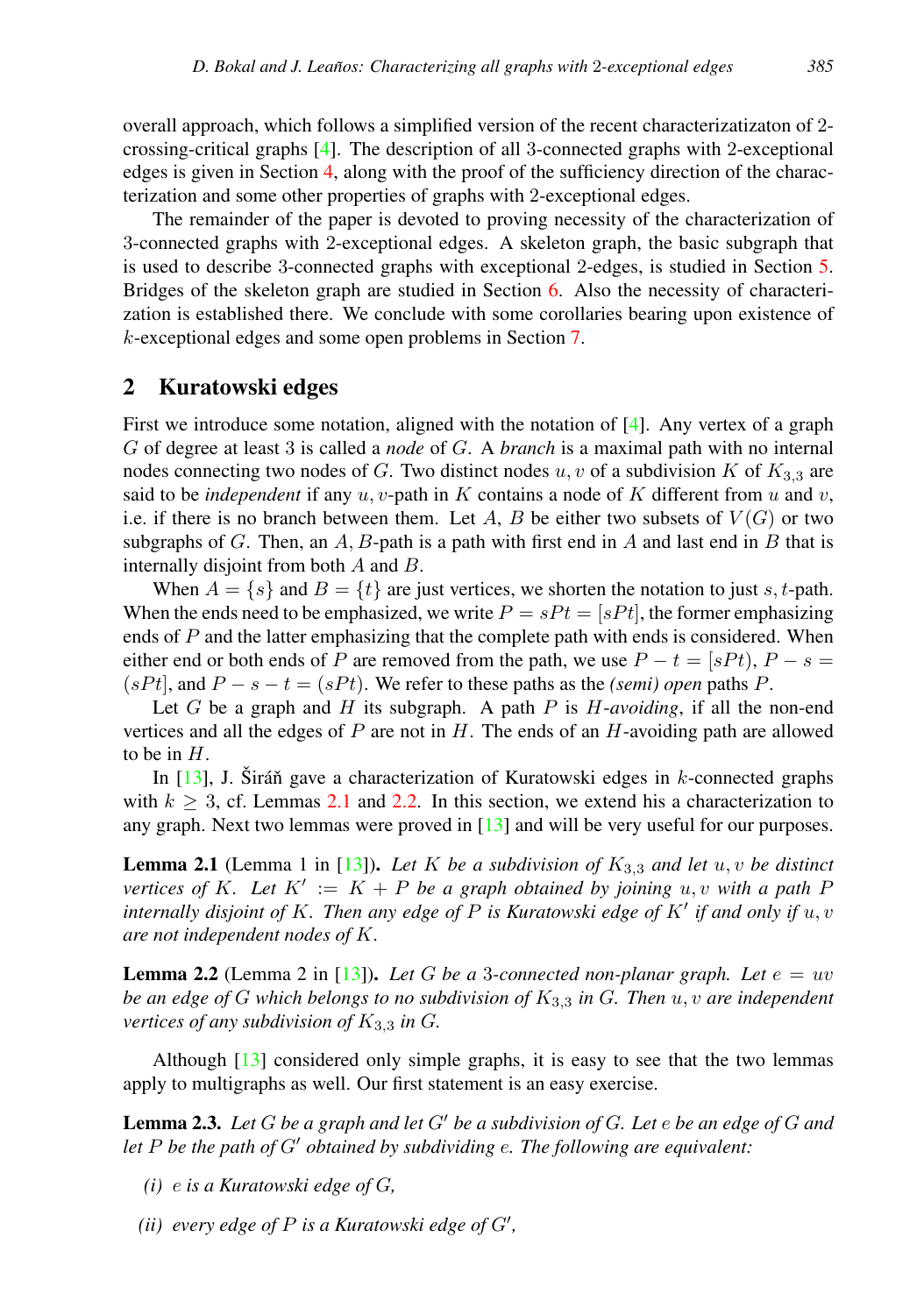(*iii*) some edge of  $P$  is a Kuratowski edge of  $G'$ .

The proof of our next result is essentially the same as that of Lemma 1 in [\[13\]](#page-23-1).

## <span id="page-3-1"></span>Lemma 2.4.

- (*i*) Let K be a subdivision of  $K_5$  and let  $u, v$  be distinct vertices of K. Let  $K' := K + P$ *be a graph obtained by joining* u, v *with a path* P *internally disjoint of* K*. Then any edge of*  $P$  *is a Kuratowski edge of*  $K'$ .
- *(ii)* Let G be a 2-connected graph that contains a subdivision of  $K_5$  as a subgraph. Then *every edge of* G *is a Kuratowski edge.*

*Proof.* For (i), one can easily check using the symmetry of  $K_5$  that there are exactly six homeomorphism classes of graphs to which  $K'$  can belong. In all of them, it is easy to find the required subdivision of  $K_5$  or  $K_{3,3}$  in  $K'$ : if both  $u, v$  are on the same branch of K, a slight rerouting establishes the claim. In other cases we find a suitable  $K_{3,3}$  subdivision including a degree-three vertex in one part, and its nearest degree at least 3 vertices in the other part.

For (ii), let e be an edge of G with ends u and v and let K be a subgraph of G, which is isomorphic to a subdivision of  $K_5$ . If  $e \in K$ , we are done. Thus, we may assume that e is not an edge of K. By Menger's theorem, G contains two disjoint paths  $P_1 := uP_1x_1$ and  $P_2 := vP_2x_2$  with  $x_1, x_2 \in V(K)$  such that  $V(K) \cap P_i = \{x_i\}$  for  $i = 1, 2$ . Now by applying (i) to  $P := x_1 P_1 u e v P_2 x_2$  and K, we have that e is a Kuratowski edge. □

The following is immediate from the definition of exceptional edge, Kuratowski's theorem and Lemma [2.4.](#page-3-1)

<span id="page-3-2"></span>Lemma 2.5. *If* G *is a* 2*-connected graph containing exceptional edges, then* G *contains at least one Kuratowski subgraph and every Kuratowski subgraph of* G *is a subdivision of* K3,3*.*

The above gives the following characterization of Kuratowski edges in general graphs:

<span id="page-3-0"></span>Theorem 2.6. *Let* G *be a graph and let* e *be an edge of* G*. Then* e *is a Kuratowski edge of* G *if and only if* G *contains a Kuratowski subgraph* K *and a path* P *such that:*

- *(i)* P *contains* e*,*
- *(ii)* P *joins distinct vertices* u, v *of* K*,*
- *(iii)* u, v *are not independent nodes of* K*, and*
- *(iv) either* P *is contained in* K *or* P *is internally disjoint from* K*.*

*Proof.* The necessity part is immediate: if  $e$  is a Kuratowski edge of  $G$ , then  $e$  belongs to a Kuratowski subgraph  $K_1$  and  $K := K_1$ ,  $P := e$  satisfy conditions (i)–(iv).

The sufficiency follows from previous lemmas: assume that  $G$  contains subgraphs  $K$ and P satisfying (i)–(iv), and apply Lemma [2.1](#page-2-0) or [2.4](#page-3-1) to the pair  $K, P$  depending on whether K is a subdivision of  $K_{3,3}$  or  $K_5$ .  $\Box$ 

This characterization is important due to the following corollary, which allows us to restrict ourselves to 2-connected graphs when characterizing all graphs with 2-exceptional edges: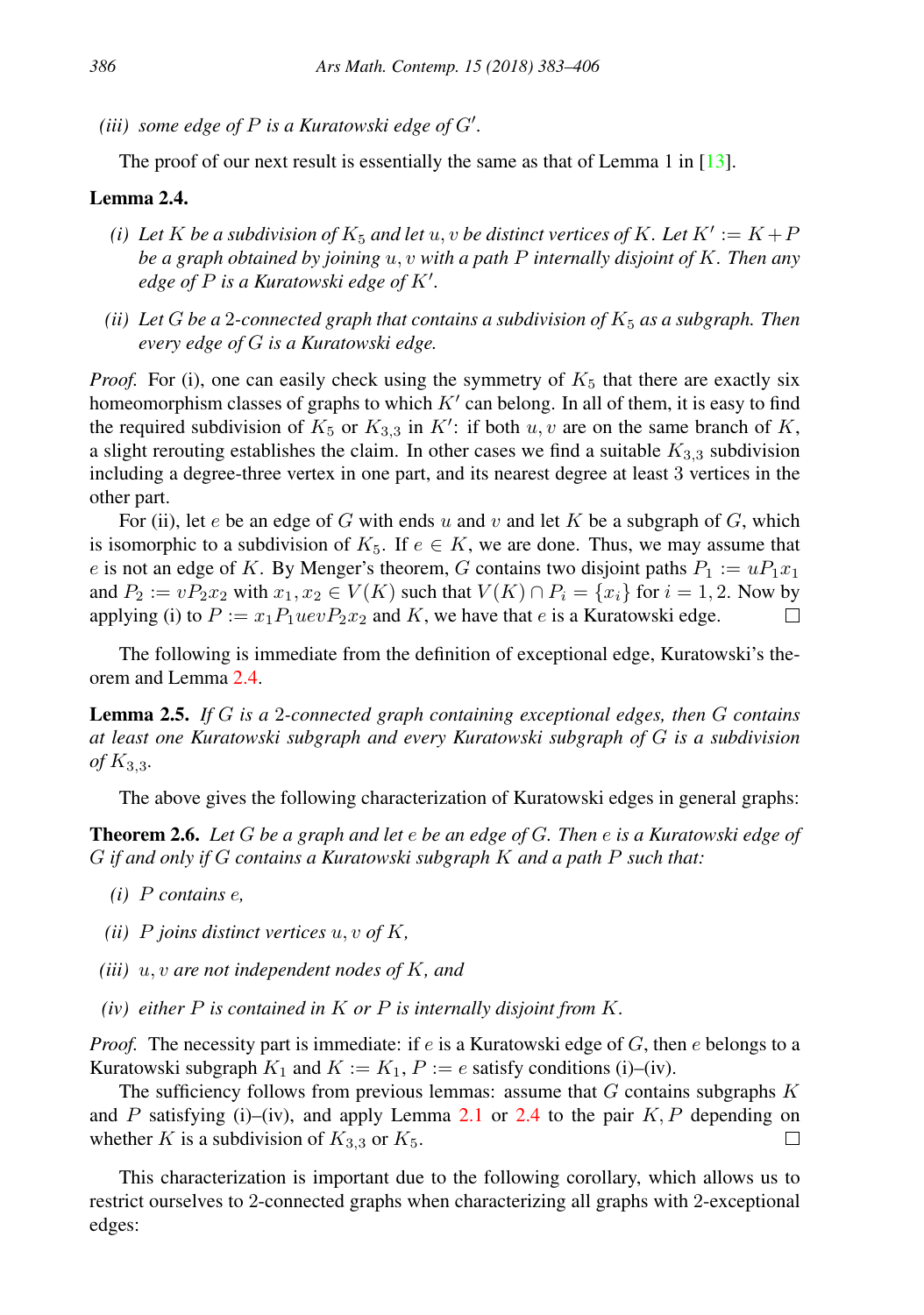Corollary 2.7. *Let* G *be a graph, let* e *be an edge of* G *and let* B *be the block of* G *containing* e*. Then* e *is a Kuratowski edge of* G *if and only if* e *is a Kuratowski edge of* B*.*

Following  $[12]$ , for a (possibly empty) subset S of vertices of G, a pair  $(H, K)$  of subgraphs of  $G$  is an  $S$ -decomposition, if

- (i) each edge of  $G$  belongs to precisely one of  $H, K$  and
- (ii)  $H \cap K = S$ .

For  $|S| = 0, 1$ , let  $H^+ = H$ ,  $K^+ = K$ , and for  $|S| = 2$ , let  $H^+$  (respectively  $K^+$ ) be obtained from  $H$  (respectively,  $K$ ) by adding an edge between the two vertices of  $S$ .

<span id="page-4-2"></span>Lemma 2.8. *Let* G *be a graph with a* 2*-exceptional edge and let* (H, K) *be an* S*-decomposition of G with*  $|S| \leq 2$ . Then, precisely one of  $H^+$ ,  $K^+$  is non-planar.

*Proof.* If both are planar, so is G, a contradiction, so at least one is non-planar.

Suppose that both are non-planar. As e is not on any Kuratowski graph of  $G, G - e$ has the same Kuratowski graphs as G. Let  $K_H$  be a Kuratowski graph of  $H^+$  and  $K_K$  a Kuratowski graph of  $K^+$ . Since at most one branch of  $K_K$  and  $K_H$  contains S, for each  $K \in \{K_K, K_H\}$ , every drawing of K has a crossed edge that is not an edge of the graph in  ${K_K, K_H} \ \backslash \ K$ . This shows that any drawing of  $K_K \cup K_H$  has at least two crossings, implying that  $cr(G - e) \geq 2$ , a contradiction.  $\Box$ 

For  $k = 0, 1, 2, 3$ , let  $\mathcal{E}_k$  be the family of k-connected graphs that contain 2-exceptional edges. Our main theorem describes these sets, but recursive description of  $\mathcal{E}_2 \setminus \mathcal{E}_3$  requires an additional lemma:

<span id="page-4-4"></span>**Lemma 2.9** ([\[12\]](#page-23-0)). Let  $(H, K)$  be an  $\{u, v\}$ -decomposition of G and suppose that  $cr(H)$  =  $cr(H^+)$ *. Then,*  $cr(G) = cr(K + \lambda uv) + cr(H)$ *, where*  $\lambda$  *is the maximum number of edgedisjoint paths from* u *to* v *in* H*.*

<span id="page-4-5"></span>Theorem 2.10. *Let* G *be a graph that has a* 2*-exceptional edge* e *with endvertices* b *and* c*. Then*

- <span id="page-4-0"></span>1.  $G \in \mathcal{E}_0 \setminus \mathcal{E}_1$  *is disconnected, all but one of its components are planar, and the nonplanar component belongs to*  $\mathcal{E}_1$ *.*
- <span id="page-4-1"></span>*2.*  $G \in \mathcal{E}_1 \setminus \mathcal{E}_2$  *is connected, but not 2-connected, all but one of its blocks are planar, and the non-planar block belongs to*  $\mathcal{E}_2$ *.*
- <span id="page-4-3"></span>*3.*  $G \in \mathcal{E}_2 \setminus \mathcal{E}_3$  *is obtained from a subdivision of*  $G' \in \mathcal{E}_3$  *by replacing its edge st of multiplicity*  $\mu$  *with a planar graph*  $H$  *containing vertices*  $s$  *and*  $t$ *, such that*  $H + st$ *is* 2-connected and there are at least  $\mu$  edge-disjoint  $s$ , t-paths in H.
- *4.*  $G \in \mathcal{E}_3$  *is a cyclization of four tiles, as described in Theorem [4.2.](#page-8-0)*

*Proof.* Claims [1](#page-4-0) and [2](#page-4-1) follow from applying Lemma [2.8,](#page-4-2) with  $|S| = 0, 1$ , respectively. As we defer the proof of Theorem [4.2](#page-8-0) to the next sections, we only need to prove Claim [3.](#page-4-3)

Suppose that  $(H, K)$  is a  $\{u, v\}$ -decomposition of G that has exceptional edges. By Lemma [2.8,](#page-4-2) we may assume  $H^+$  is planar. Then by Lemma [2.9,](#page-4-4)  $\text{cr}(G) = \text{cr}(K + \lambda uv)$ and  $\operatorname{cr}(G - e) = \operatorname{cr}((K - e) + \lambda uv)$ . Therefore, e is exceptional in  $K + \lambda uv$ . Applying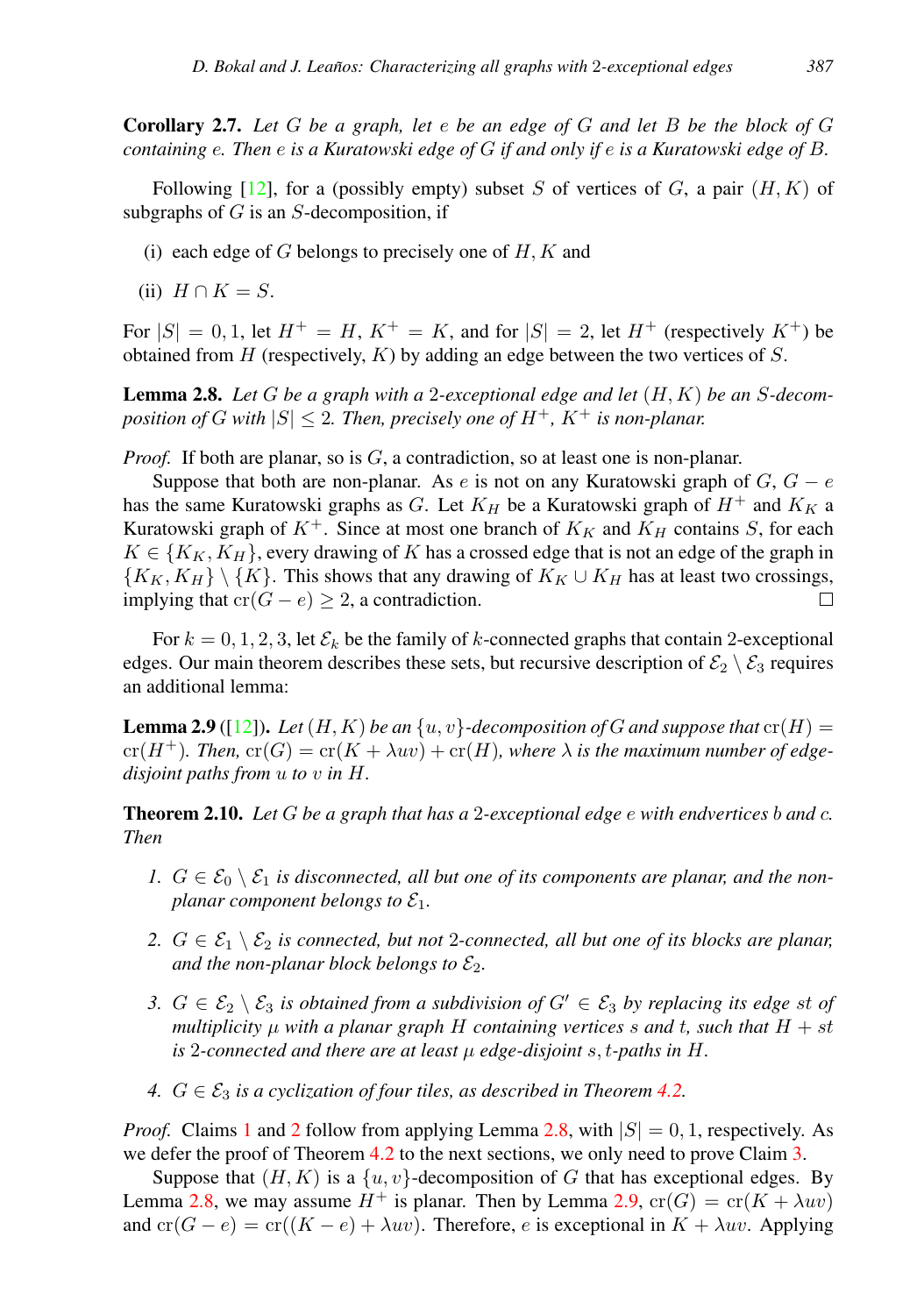this reduction to any  $(H, K)$  decomposition in which H has vertices not in K reduces G to a subdivision of a graph in  $\mathcal{E}_3$ . This reduction has a constructive counterpart: any edge f of a graph in  $\mathcal{E}_2$  can be subdivided, yielding a graph of  $\mathcal{E}_2$ . If the original edge was exceptional, so are both new edges. Furthermore, if  $e = uv$  is not the only exceptional edge of G, then e can be replaced by any planar 2-connected H, for which  $H + uv$  is also planar. The resulting graph is again in  $\mathcal{E}_2$ . Moreover, if uv has multiplicity  $\lambda$ , some of its edges can be replaced by  $H$  simultaneously, provided  $H$  has at least that many edge-disjoint  $u, v$ -paths. Thus, any graph of  $\mathcal{E}_2$  can be obtained starting with a graph in  $\mathcal{E}_3$ , applying subdivisions and replacing edges by described planar graphs, proving Claim [3.](#page-4-3) □

# <span id="page-5-0"></span>3 Tile decomposition method

For clarity, we describe the structure of our characterization of graphs with 2-exceptional edges in this section. It will follow the ideas of recent characterization of 2-crossingcritical graphs [\[4\]](#page-22-1). The approach can be abstracted into the following steps, which allow to decompose an abstract graph with properties of interest into smaller pieces called tiles. The tiles are a tool often applied in the investigation of crossing critical graphs  $[2, 3, 4, 7, 7]$  $[2, 3, 4, 7, 7]$  $[2, 3, 4, 7, 7]$  $[2, 3, 4, 7, 7]$  $[2, 3, 4, 7, 7]$  $[2, 3, 4, 7, 7]$  $[2, 3, 4, 7, 7]$  $[2, 3, 4, 7, 7]$ [9,](#page-23-4) [10,](#page-23-5) [11\]](#page-23-6). The method structures arguments as follows:

- 1. *Limit connectivity of graphs of interest.* In both instances, we focus on 3-connected graphs, showing how to obtain graphs of lower connectivity from these and identifying exceptional less connected instances. For us, this step is simple as all graphs fit the pattern; in characterization of 2-crossing-critical graphs, it involved analyzing the exceptional graphs.
- 2. *Identify a skeleton graph* K*.* In the case of 2-crossing-critical graphs, the skeleton graph  $K$  is  $V_{10}$ . In our case, it is the graph  $K$  in which contracting the edge incident with two degree three vertices produces  $K_5$ .
- 3. *Study drawings or embeddings of the skeleton graph.* In the case of 2-crossingcritical graphs,  $V_{10}$  has two nonhomeomorphic drawings in the plane, which turned to be better analyzed as two essentially different projective-planar embeddings. For a graph G with 2-exceptional edge e and the skeleton graph  $K$ , we show that in any optimal drawing of  $G - e$ , the subdrawing of  $K - e$  is determined up to homeomorphism.
- 4. *Find a skeleton graph* H ∼= K *and its drawing/embedding that offers sufficient structure for finding tiles.* Usually this amounts to a skeleton graph, for which in the selected embedding, all bridges lie in well-controlled faces. For 2-crossing-critical graphs, there were three steps (friendly embedding, pre-tidy  $V_{10}$ , tidy  $V_{10}$ ). Showing existence of such embeddings and skeleton graphs turned to be an important step in both cases. After this step, a *standard quadruple* was introduced in both cases to carry the information about the investigated graph  $G$ , its selected drawing or embedding  $\Pi$ , and the tidy skeleton graph  $K \cong H \subseteq G$  that were required for subsequent proofs. Once a special skeleton graph and its drawing are defined, introduce a standard labelling with respect to that skeleton and its drawing.
- 5. *Restrict bridges of (parts of) the skeleton graph.* In the case of 2-crossing-critical graphs, bridges of  $V_{10}$  are shown to be either edges or small stars, and their attachments are near in the  $V_{10}$  subdivision. In our case, we show that there exists a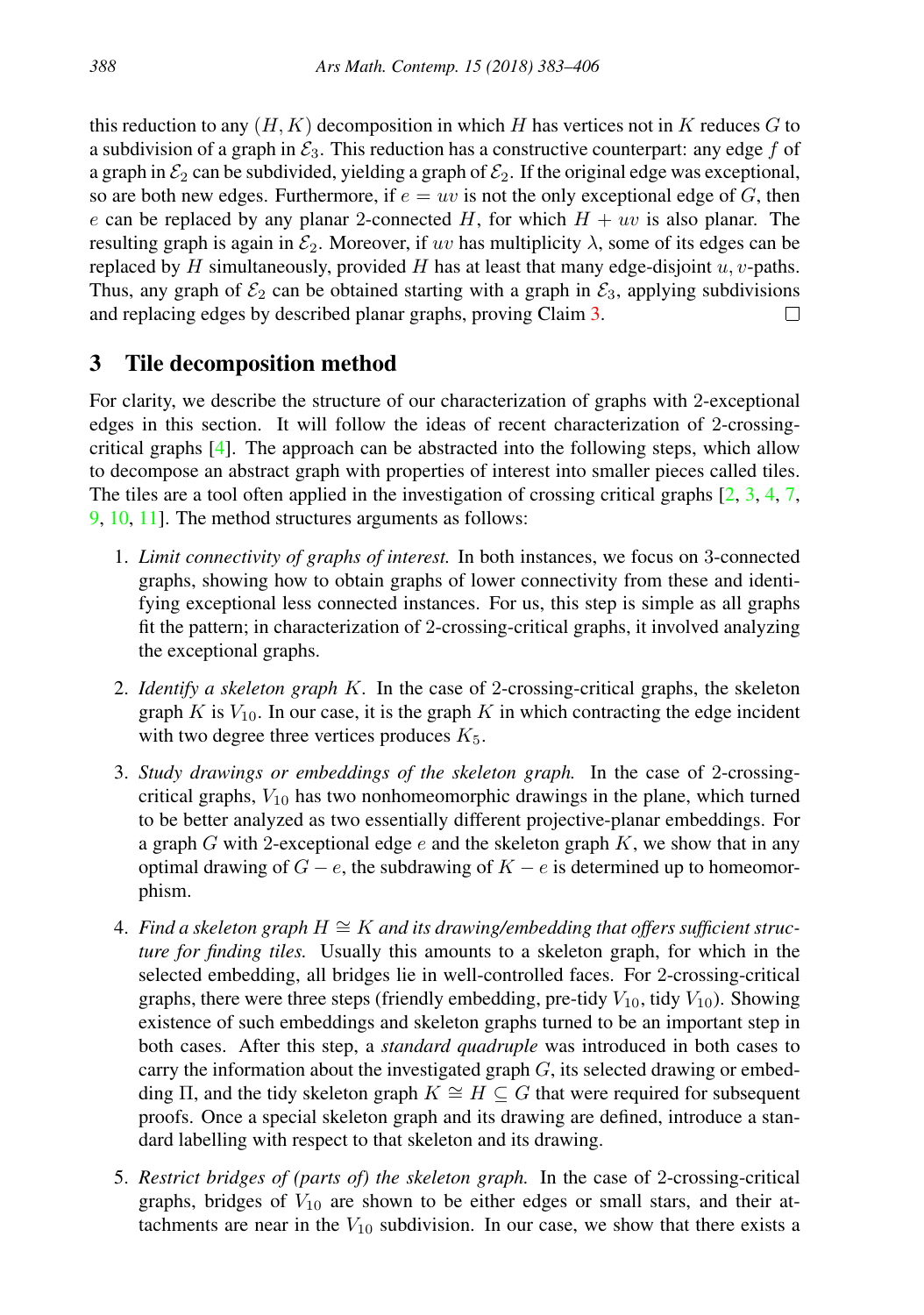skeleton graph  $K$ , such that all its bridges that are not edges lie in the infinite face of some of its optimal drawings, and that after removing the  $K_4$  subgraph of the skeleton with its parallel edges, we (roughly) obtain a join of two 3-connected planar graphs.

- 6. *Combine bridges into tiles.* In the case of 2-crossing-critical graphs, this analysis relies on identifying types of edges in the  $V_{10}$  subdivision and then splitting pieces between two consecutive edges of a specific type. Our instance is simpler: we show that our bridges constitute a sequence of four tiles, whose cyclization yields a graph of interest.
- 7. *Prove that every tiled structure yields a graph of interest.* Once the structure is determined, this is usually an easy task, and to confirm intuition about the listed steps, it can even be done as soon as the tiles are conjectured.

We conclude this section by introducing the needed notation related to tiles. As in our approach we do not need the gadgets limiting crossing numbers of tiles, only the very basics are needed. For most recent developments on the theory of tiles, see [\[3,](#page-22-3) [4\]](#page-22-1).

A *tile* is a triple  $T = (G, \lambda, \rho)$ , where G is a graph and  $\lambda, \rho$  are two disjoint sequences of distinct vertices of G, called the *left and right wall* of T, respectively. Two tiles  $T = (G, \lambda, \rho)$  and  $T' = (G', \lambda', \rho')$  are *compatible*, if  $|\rho| = |\lambda'|$ . The *join of two compatible tiles* T and T' with  $\rho = (\rho_1, \ldots, \rho_w)$  and  $\lambda' = (\lambda'_1, \ldots, \lambda'_w)$  is defined as the tile  $T \otimes T' := (G'', \lambda, \rho')$ , where  $G''$  is the graph obtained from the disjoint union of G and G' by identifying  $\rho_i$  with  $\lambda'_i$ , for  $i = 1, \ldots, w$ . Specially, if  $\rho_i = \lambda'_i$  is a vertex with precisely two neighbors (after the identification), we replace it with a single edge in  $G^{\prime\prime}$  of multiplicity equal to the smaller of the multiplicities of the edges incident with  $\rho_i = \lambda'_i$ . This technical detail is important when considering 3-connected graphs. Since the operation ⊗ is associative, we can safely define the *join of a compatible sequence of tiles*  $\mathcal{T} = (T_0, T_1, \ldots, T_m)$  as  $\otimes \mathcal{T} = T_0 \otimes T_1 \otimes \ldots \otimes T_m$ . The *cyclization* of a selfcompatible tile  $T = (G, \lambda, \rho)$ , denoted by  $\circ T$ , is the ordinary graph obtained from G by identifying  $\lambda_i$  with  $\rho_i$  for  $i = 1, \ldots, w$ . The *cyclization of a self-compatible sequence of tiles*  $\mathcal{T} = (T_0, T_1, \dots, T_m)$  is  $\circ \mathcal{T} := \circ(\otimes \mathcal{T})$ . Again, possible vertices with two neighbors are replaced with an edge maintaining smaller edge multiplicity, as above. We will also need the concept of a *reversed* tile of T, which is the tile with the two walls exchanged,  $T^{\leftrightarrow} = (G, \rho, \lambda).$ 

# <span id="page-6-0"></span>4 3-connected graphs with 2-exceptional edges

In this section, we describe the class of graphs whose members are precisely all the 3 connected graphs containing at least one 2-exceptional edge. In particular, we define such a class and show that all its elements are 3-connected and have 2-exceptional edges. In the following sections, we show that any graph with 2-exceptional edges belongs to this class.

For  $i \ge 1$ , let  $G_1^i = u_i v_i$  be an edge of multiplicity i, and  $O_i = (G_1^i, (u_i), (v_i))$  a corresponding tile. Let  $O$  be the family of all tiles  $O_i$ ,  $i \geq 1$ .

For  $i, j \geq 1$ , let  ${}^{i}G_{2}^{j}$  be the graph obtained by identifying the vertices  $v_i$  and  $u_j$  of  $O_i$ and  $O_j$ , respectively. Then  ${}^{i}G_2^j$  has a vertex w of degree  $i + j$  and two vertices  $u_i, v_j$  of degree *i*, *j*, respectively, see Figure [2.](#page-7-0) By  ${}^{i}Q^{j} = ({}^{i}G_{2}^{j}, (u_{i}), (v_{j}, w))$ , we denote the tile constructed using  ${}^{i}G_{2}^{j}$ .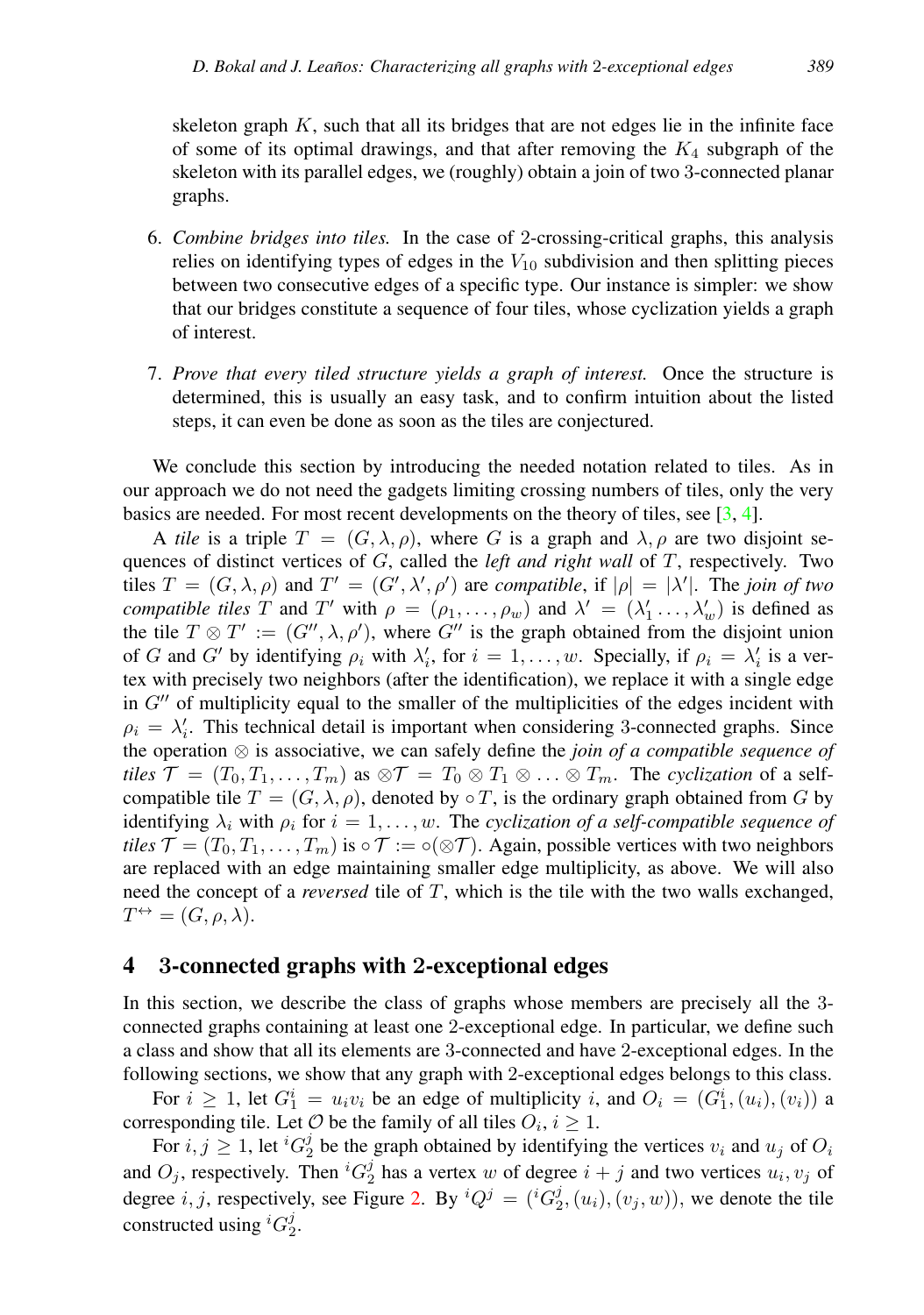Let  $s_1, s_2, s_3$  and  $s_4$  be the vertices of  $K_4$ . We use  $H = {}^0 H_{1,1}^0$  to denote the graph obtained from such a  $K_4$  by doubling the edges of the path  $s_4s_1s_2s_3$  and adding to  $s_3$  and  $s_4$  a new edge leading to a new vertex  $w_2$  and  $w_1$ , respectively (see Figure [2\)](#page-7-0). The graph  $H^{i} = {}^{0}H_{1,1}^{i}$  is obtained from the disjoint union of H and  $G_{1}^{i}$  by identifying  $s_{1}$  of H with  $v_i$  of  $G_1^i$ , and let  ${}^j H^i = {}^j H_{1,1}^i$  be the graph obtained from the disjoint union of  $G_1^j$  and  $H^i$ by identifying the vertex  $u_j$  of  $G_1^j$  with  $s_2$  of  $H^i$ . Note that for  $i, j = 0$  the graph  $iH^j$  is defined independently of  $G_1^i$ ,  $G_1^j$ , which only exist for  $i, j \ge 1$ .

For k a positive integer, we denote by  ${}^{j}H_{k}^{i}$  the graph obtained from  ${}^{j}H^{i}$  by increasing multiplicity of one of the edges  $s_1s_3$  or  $s_2s_4$  (but not both) to k. Finally, for l a positive integer, the graph  ${}^{j}H_{k,l}^{i}$  is obtained from  ${}^{j}H_{k}^{i}$  by increasing the multiplicity of the edge  $s_3s_4$  to l.

For any integers  $i, j, k$  and l such that  $i, j \ge 0$ , and  $k, l \ge 1$ , we define a tile  ${}^{j}R_{k,l}^{i} =$  $(iH_{k,l}^i, (u_i, w_2), (v_j, w_1))$ ; for  $i, j = 0$ , we set  $u_0 = s_1$  and  $v_0 = s_2$ , respectively.

We use R to denote the family consisting of all the tiles  ${}^{j}R_{k,l}^{i}$  and all the tiles that can be obtained from these by arbitrarily increasing multiplicity of each edge on the path  $s_4s_1s_2s_3$  (which must, however, remain at least two).



<span id="page-7-0"></span>Figure 2: From left to right:  $O_3$ ,  $^3Q^4$ , and  $^2R^4_{2,3}$ .

Let  $P$  be the family that contains each tile  $T$  that can be obtained from any 3-connected planar G containing a degree three vertex x with neighbors  $u, v, w$  as  $T = (G - x, (u))$ ,  $(v, w)$ ). In addition to these, let us assume that P also contain each tile  ${}^{i}Q^{j}$ , with  $i, j \geq 1$ .

A *pre-exceptional sequence*  $\mathcal T$  of tiles has four tiles  $(T_1, T_2, T_3, T_4)$ , such that:

- (C<sub>1</sub>)  $T_1 = O_{i_1} \in \mathcal{O}$ ,
- $(C_2)$   $T_2 \in \mathcal{P}$ ,
- (C<sub>3</sub>)  $T_3 = {^{i_3}R_{k_3, l_3}^{j_3}} \in \mathcal{R}$ ,
- $(C_4)$   $T_4^{\leftrightarrow} \in \mathcal{P}$ , and
- <span id="page-7-1"></span>(C<sub>5</sub>) if  $T_2 = {^{i_2}Q^{j_2}}$ , then  $i_3 \ge 1$  (respectively, if  $T_4^{\leftrightarrow} = {^{i_4}Q^{j_4}}$  then  $j_3 \ge 1$ ).

Then there are exactly six types of pre-exceptional sequences: depending on whether  $T_2$ (respectively,  $T_4$ ) comes from a 3-connected planar graph, or  $T_2 = {}^{i_2}Q^{j_2}$  (respectively, if  $T_4^{\leftrightarrow} = {^{i4}Q^{j_4}}$ , we have sixteen types of  $\mathcal{T}$ 's, which are reduced to six by considering  $(C_5)$  $(C_5)$  $(C_5)$ and the symmetry. Such six types of  $\mathcal{T}$ 's are shown in Figure [3.](#page-8-1)

The *signature* of a pre-exceptional sequence  $\mathcal{T} = (T_1, T_2, T_3, T_4)$  is an ordered list of integers  $\sigma(\mathcal{T}) = (i_1, i_2, i_3, i_3, i_3, k_3, l_3, i_4, i_4)$  which is obtained from  $\mathcal{T}$  as follows: the integer  $i_1$  is taken from  $T_1 = O_{i_1}$ . If  $T_2$  comes from a 3-connected planar graph G, then  $i_2$  and  $j_2$  are both equal to the number of edge-disjoint u, v-paths in G, and in the other case, we take them from  $T_2 = {^{i_2}Q^{j_2}}$ . The integers  $i_3, j_3, k_3, l_3$  are taken from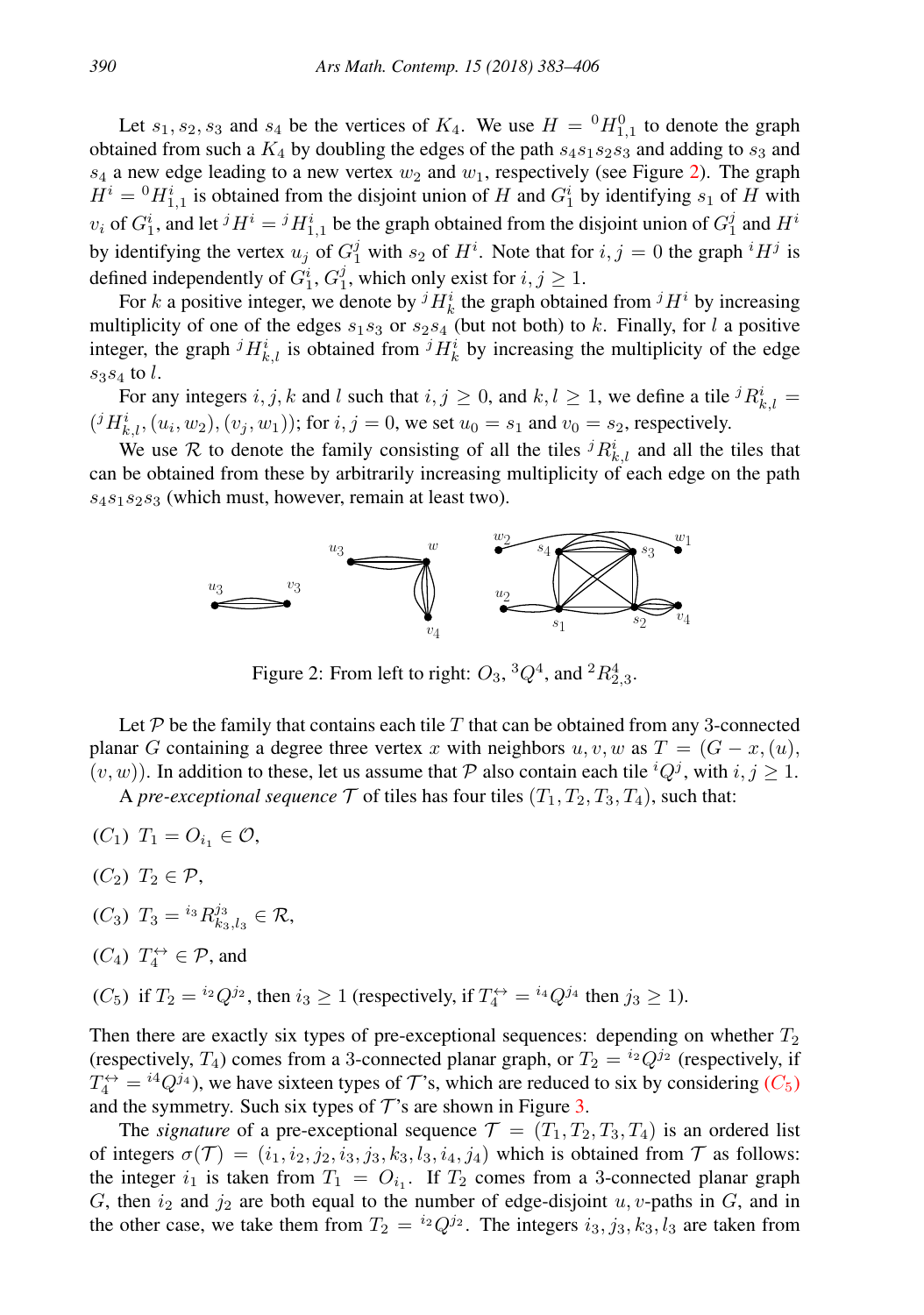

<span id="page-8-1"></span>Figure 3: The six types of pre-exceptional sequences.

 $T_3 = {^{i_3}R_{k_3, l_3}^{j_3}}$ . Finally, if  $T_4 \in \mathcal{P}$  comes from a 3-connected planar graph G, then  $i_4$  and  $j_4$  are both equal to the number of edge-disjoint u, v-paths in G, and in the other case, we take them from  $T_4^{\leftrightarrow} = {^{i_4}Q^{j_4}}$ . The *relevant signature*  $\rho(\mathcal{T})$  is the set of positive values in  $\{i_1, i_2, j_2, i_3, j_3, i_4, j_4\}$ . An pre-exceptional sequence  $\mathcal T$  is *exceptional*, if either

- (i) min  $\rho(\mathcal{T}) = 2$  or
- (ii) min  $\rho(\mathcal{T}) = 1$  and  $l_3 \geq 2$ .

The following technical observation is also needed in our proof.

<span id="page-8-3"></span>**Lemma 4.1.** Let G be a graph, and let  $\{u, v, w\}$  be a vertex cut of G such that  $\{u, v, w\}$ *is not the neighborhood of a vertex in* G. Let  $G_i$  be a non-trivial bridge of  $\{u, v, w\}$  in G, *and obtain*  $G_i'$  *by connecting a new vertex*  $t_i$  *to each of*  $u, v, w$ *. Then,*  $G$  *is* 3*-connected, if* and only if each of  $G_i'$  is 3-connected.

*Proof.* First we assume that G is 3-connected. Let p, q be any two vertices in  $G'_i$ . If  $p = t_i$ , choose as p any vertex of  $G_j$  for  $j \neq i$ . The three internally disjoint paths in G connecting p and q can be easily converted to three internally disjoint paths connecting  $t_i$  and q. If both p and q are distinct from  $t_i$ , there are three internally disjoint paths  $pP_1q$ ,  $pP_2q$ ,  $pP_3q$ in  $G$ . At least two of these paths are in  $G_i$ , and if the third one is not, it uses two of the vertices  $u, v, w$ . We may assume it is  $pP_u u P_3' v P_v q$ . But then,  $pP_u u t_i v P_v q$  is a path of  $G_i$ , internally disjoint from  $P_1$ ,  $P_2$ , completing the necessity direction.

For sufficiency direction, let  $p, q$  be two arbitrary vertices of  $G$ . If they are in the same  $G_i$ , there are three internally disjoint paths in  $G_i'$  that connect them, which can easily be augmented to paths in G. If  $p \in G_i$ ,  $q \in G_j$ ,  $i \neq j$ , then let  $pP_u^put_i$ ,  $pP_v^pt_i$ ,  $pP_w^{\text{p}}wt_i$  be three internally disjoint paths between p and  $t_i$  in  $G_i$ , and similarly  $qP_u^{\text{q}}ut_j$ ,  $qP_v^qvt_j$ ,  $qP_w^qwt_j$  be three internally disjoint paths between q and  $t_j$  in  $G_j$ . Then,  $pP_u^p uP_u^q q$ ,  $pP_v^p v P_v^q q$ ,  $pP_w^p w P_w^q q$  are three internally disjoint paths between p and q in G.  $\Box$ 

#### <span id="page-8-2"></span><span id="page-8-0"></span>Theorem 4.2.

 $(I)$  *A graph G is in*  $\mathcal{E}_3$ *, if and only if G can be described as a cyclization of an exceptional sequence*  $\mathcal{T} = (T_1, T_2, T_3, T_4)$ *.*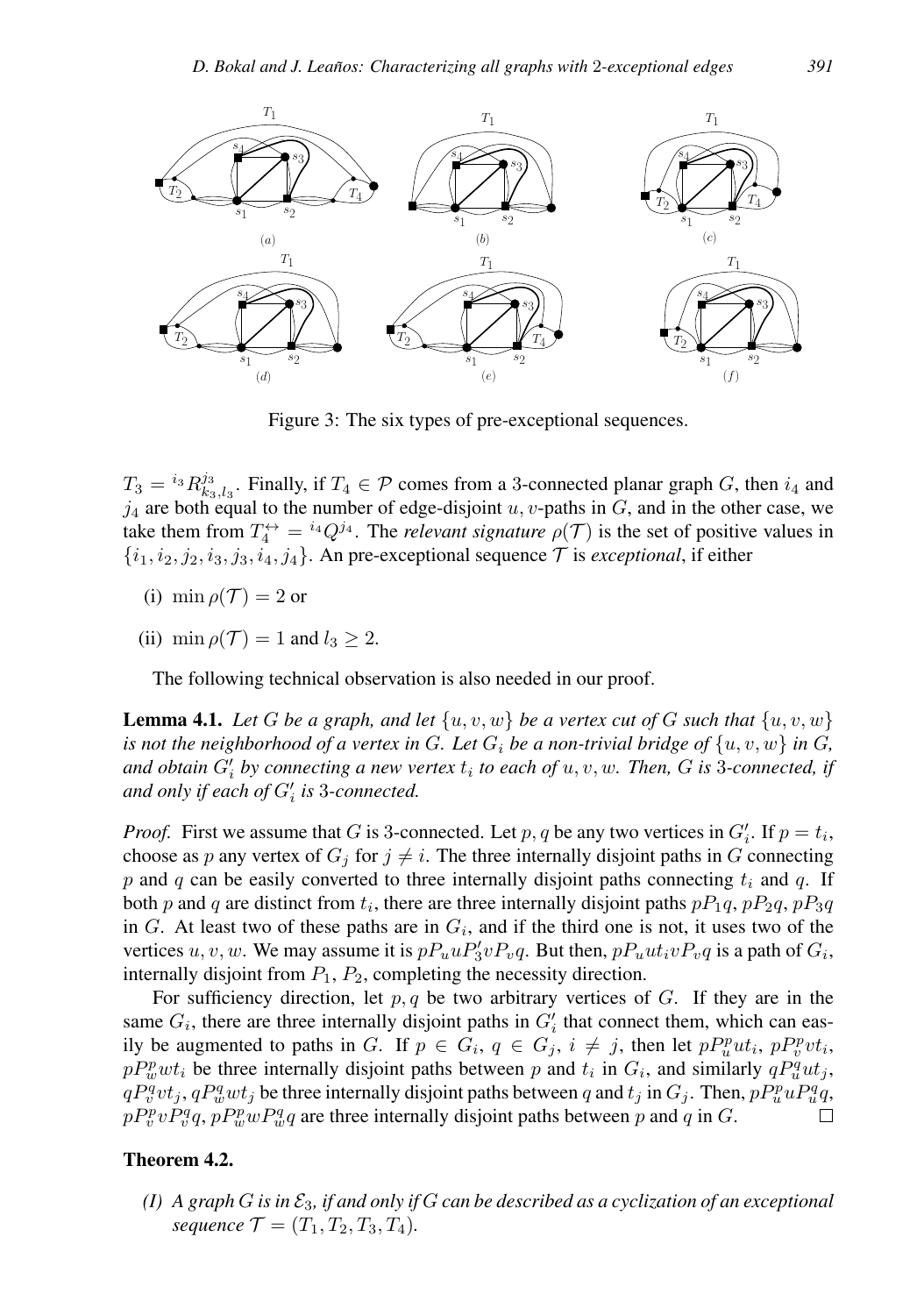<span id="page-9-0"></span>*(II) G* has two 2-exceptional edges if and only if  $k_3 = 1$  in  $T_3 = {^{i_3}R_{k_3, l_3}^{j_3}}$ .

<span id="page-9-1"></span>(III) If 
$$
G \in \mathcal{E}_0
$$
, then  $cr(G) = 2$ .

*Proof.* We show Claims  $(II)$  and  $(III)$ , and sufficiency of Claim  $(I)$ . The necessity of Claim  $(I)$  is covered in the subsequent sections.

Let G be a cyclization of  $\mathcal{T} = (T_1, T_2, T_3, T_4)$  as above. In this proof, we use the notation and drawings provided in Figure [3.](#page-8-1) Without loss of generality, we may assume that the edge of  $T_3$  with endvertices  $s_1$  and  $s_3$  has multiplicity  $k_3$ .

In order to show that  $G \in \mathcal{E}_3$ , we need verify that it is 3-connected and that it contains 2-exceptional edges. From the construction of  $G$  and Lemma [4.1](#page-8-3) it is not difficult to see that G is 3-connected. Thus it is enough to show that the edge  $e = s_2s_4$  is a 2-exceptional edge of G. In other words, we need to show that:

- <span id="page-9-2"></span>(I1) cr( $G - e$ ) < 1,
- <span id="page-9-4"></span>(I2)  $e$  is not a Kuratowski edge of  $G$ , and
- <span id="page-9-3"></span>(I3) cr(*G*)  $\geq 2$ .

For  $r \in \{2, 4\}$ , we assume that in any drawing of G under consideration, the restriction of such a drawing to  $T_r$  is a plane graph. Indeed, since there exists a drawing of  $T_r$  that has all the wall vertices on the same face, such a face can be made the infinite face by inversion and the resulting drawing or its mirror can be used to form the required drawing of G.

Then, regardless the multiplicities of the edges in  $T_1$  or  $T_3$  $T_3$ , the drawings in Figure 3 imply that  $cr(G) \leq 2$  and  $cr(G - e) \leq 1$ , which reduces [\(I1\)](#page-9-2) to [\(I3\).](#page-9-3)

For  $(I2)$ , seeking a contradiction, assume that e lies on some Kuratowski subgraph K of G. As G has exactly 4 vertices not in  $T_2 \cup T_4$  (namely,  $s_1, s_2, s_3$  and  $s_4$ ), then for some  $r \in \{2, 4\}, T_r$  contains at least one node of K. On the other hand, the planarity of  $T_r$  and the fact that  $T_r$  contains only three wall vertices imply that at least one node of  $K$  is not in  $T_r$ . Because  $T_r$  is joined to exactly three vertices of  $G - T_r$ , K is not homeomorphic to  $K_5$ . Then K is homeomorphic to  $K_{3,3}$ . Since any set of four edges with an end in  $T_r$ and the other in  $G - T_r$  contain at least one pair of parallel edges, the number of nodes of K in  $T_r$  must be exactly one. In particular, this implies that  $s_1, s_2, s_3$ , and  $s_4$  are nodes of K, and that each of  $T_2$  and  $T_4$  contains exactly one node of K. Since the node of K in  $T_4$ is joined to  $s_2$  and  $s_4$ , these vertices belong to the same chromatic class in K, however, as  $e = s_2 s_4$  is an edge in K,  $s_2$  and  $s_4$  belong to distinct chromatic classes, a contradiction.

Now we show that [\(I3\)](#page-9-3) cr(G)  $\geq$  2. We analyze separately two cases, depending on whether min  $\rho(\mathcal{T}) = 2$  or min  $\rho(\mathcal{T}) = 1$ .

**Case 1.** min  $\rho(\mathcal{T}) \geq 2$ . Let H be the graph that results by deleting from G all the vertices of  $T_2$  and  $T_4$  that are not in the face containing the wall vertices. Note that if  $T_2$  (respectively,  $T_4$ ) comes from a 3-connected planar graph, then  $T_2 \cap H$  (respectively,  $T_4 \cap H$ ) is a cycle of length at least 3, and in the other case,  $T_2 \cap H = T_2 = {^{i_2}Q^{j_2}}$  (respectively,  $T_4 \cap H = T_4 = {^{i_4}Q^{j_4}}$ . Clearly,  $\text{cr}(G) \geq \text{cr}(H)$ . Now we verify that  $\text{cr}(G) \geq 2$  by showing that  $cr(H) \geq 2$ .

Let  $D$  be an optimal drawing of  $H$ . As usual, we assume that parallel edges are placed very closely to each other in  $D$ , and hence, that they have the same number of crossings. Then if any edge of the path  $P := s_4s_1s_2s_3$  is crossed in D, we are done.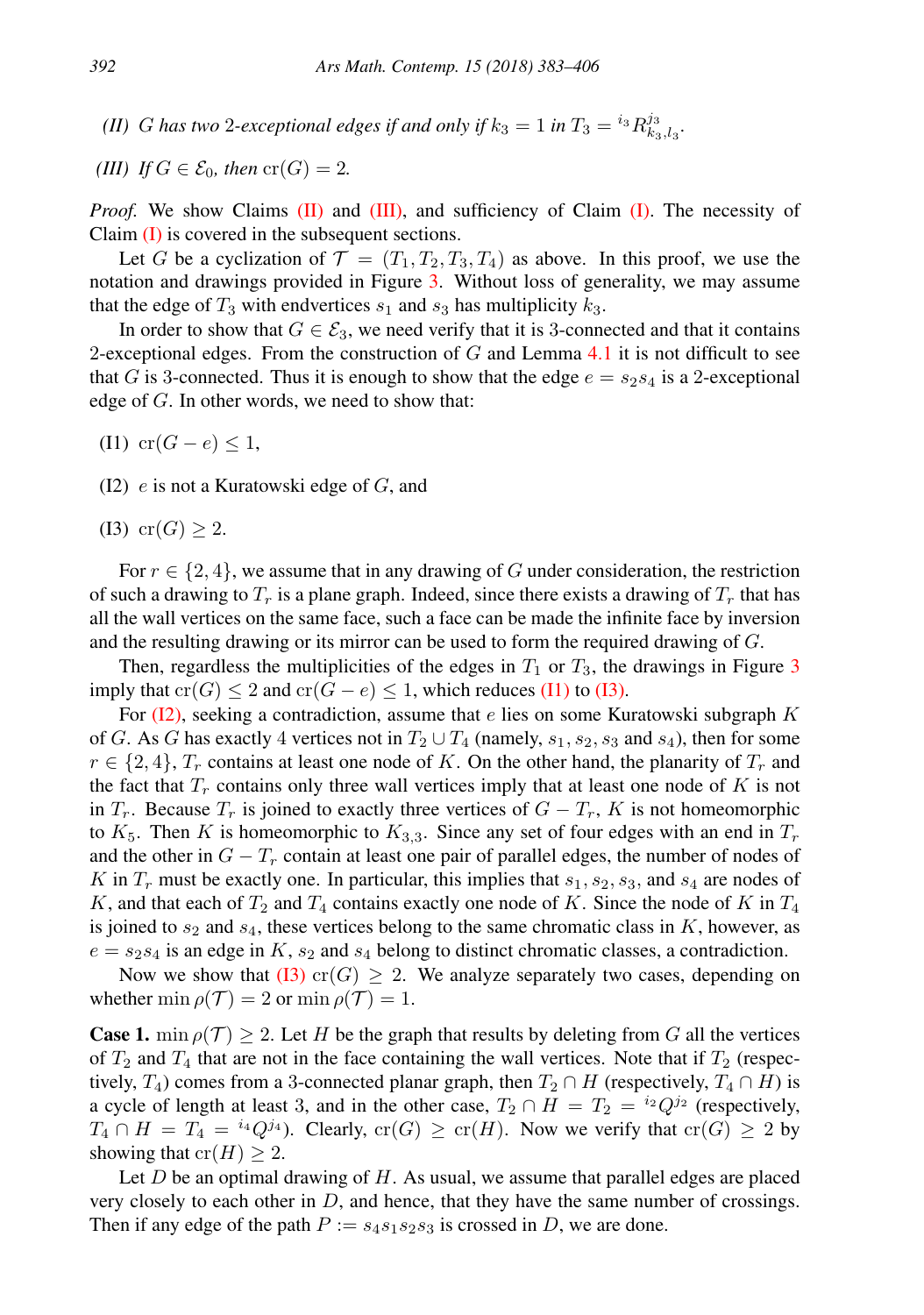Let h be an edge of H with endvertices  $s_1$  and  $s_3$ . From Figure [3,](#page-8-1) we can see that H contains a subgraph J homeomorphic to  $K_{3,3}$  that avoids e and h (the thick edges). Indeed, the nodes of J are  $s_1, s_2, s_3, s_4$  and p, q the endvertices of  $T_1$ . If the restriction  $D[J]$  of D to J has at least two crossings, or at least one of  $e, h$  is crossed in D, we are done. Thus we assume that  $cr(D[J]) = 1$  and that both e, h are clean in D. In particular, note that the restriction D' of D to the subgraph H' of H induced by  $s_1, s_2, s_3$  and  $s_4$  is a plane graph and that  $H'$  contains to  $K_4$  as subgraph.

On the other hand, min  $\rho(T) > 2$  implies that the number of parallel edges between p and q is at least 2, and hence both p and q are in the same face of  $D'$ , or we are done. By using stereographic projection if necessary, we may assume that such a face is the infinite face of  $D'$ . Then exactly one vertex of  $H'$ , say  $s'$ , is in the triangular finite face formed by the other three vertices. Moreover, from the definition of  $J$  it follows that at least one of  $p$ or q is joined with s' by a path  $P'$ , which is internally disjoint of  $H'$ .

Since, for  $r = 1, 2, H$  contains at least two  $p, s_r$ -paths edge disjoint and internally disjoint from H', then  $s' \notin \{s_1, s_2\}$ , or such p,  $s_r$ -paths provide the required crossings. If  $s' \in \{s_3, s_4\}$ , then P' crosses at least one edge of  $E(P) \cup \{e, h\}$ , which is impossible.

**Case 2.** min  $\rho(\mathcal{T}) = 1$  and  $l_3 \geq 2$ . Since  $T_2$  and  $T_4$  are connected and  $l_3 \geq 2$ , then G contains a subgraph  $H$  which is homeomorphic to the graph shown in Figure [4.](#page-10-0) As before, we verify  $cr(G) > 2$  by showing that  $cr(H) > 2$ .

Let C be the double cycle of H whose vertices are  $s_1, s_2, s_3$ , and  $s_4$ , and let D be an optimal drawing of  $H$ . If any edge of  $C$  is crossed, we are done. Then we may assume that the restriction  $D[C]$  of D looks like in Figure [4.](#page-10-0) Then u and v must be in the same face of  $D[C]$ : otherwise, at least one edge of C is crossed by the edge with endvertices u and v and we are done. Without loss of generality, we assume that both are in the infinite face of  $D[C]$ , as shown in Figure [4.](#page-10-0) Note that the paths  $s_1us_3$  and  $s_2vs_4$  cross each other because they have alternating ends in C. Similarly, if the edges  $s_1s_3$  and  $s_2s_4$  are in the same face of  $C$ , we have the required crossing. Then at least one of them is in the infinite face of  $C$ and such an edge must cross with some of  $s_1u s_3$  or  $s_2v s_4$  providing the required crossing. This proves  $(I3)$  and hence sufficiency of  $(I)$ .

The inequality in [\(I3\)](#page-9-3) was independently checked with the crossing number computing tool of Chimani et al. [\[5\]](#page-22-4)



<span id="page-10-0"></span>Figure 4: A drawing of H.

Now we show [\(II\)](#page-9-0) that G has two 2-exceptional edges if and only if  $k_3 = 1$  in  $T_3 =$  $i_3 R_{k_3, l_3}^{j_3}$ . Note that, by symmetry, the argument used in [\(I2\)](#page-9-4) also shows that any edge of G with endvetices  $s_1$  and  $s_3$  is a not a Kuratowski edge. Let us denote by  $K_3$  the set of edges of G with ends  $s_1$  and  $s_3$ .

On the other hand, from the definition of  $i_3 R_{k_3,l_3}^{j_3}$ , we know that e is the only edge of G with ends  $s_2$  and  $s_4$ . Then Lemmas [2.2](#page-2-1) and [2.5](#page-3-2) imply that  $s_1$  and  $s_3$  (respectively,  $s_2$  and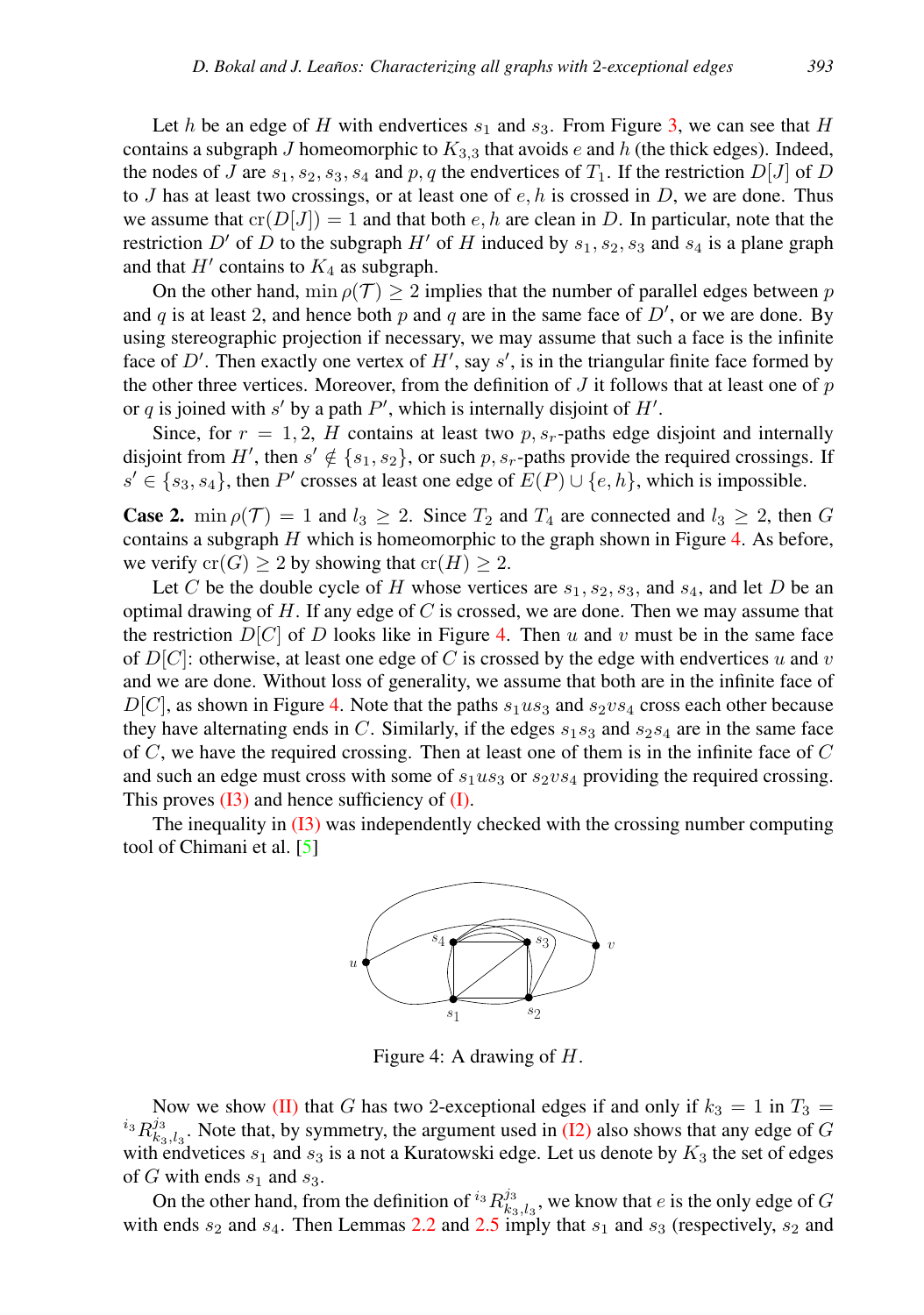$s_4$ ) are in the same chromatic class of nodes of a subdivision K of  $K_{3,3}$  in G.

We derive a contradiction from the assumption that  $G$  contains a non-Kuratowski edge  $e' \notin K_3 \cup \{e\}$ . Then Lemma [2.2](#page-2-1) implies that  $e'$  joins two nodes in the same chromatic class of nodes of K. Furthermore, since  $e' \notin K_3 \cup \{e\}$ , then it must have an end in  $\{s_1, s_2, s_3, s_4\}$  and the other in a node of  $K \setminus \{s_1, s_2, s_3, s_4\}$ . The existence of such an  $e'$ implies that  $K \cup K_3 \cup \{e, e'\} \subseteq G$  contains  $K_5$  as subdivision. This and Lemma [2.5](#page-3-2) imply that all the edges of G are Kuratowski edges, a contradiction.

Let us assume that  $k_3 = 1$  in  $T_3 = {^{i_3}R_{k_3, l_3}^{j_3}}$ . Then  $K_3$  consists of an edge h. From [\(I1\)](#page-9-2) and [\(I3\)](#page-9-3) we have  $cr(G) = 2$ . Now, if we draw e inside of the square  $s_1s_2s_3s_4$  in Figure [3,](#page-8-1) we get, in all the cases, an optimal drawing of  $G$  in which  $h$  is crossed by  $e$ . This proves that h is 2-crossing-critical, and hence  $e$  and h are both 2-exceptional edges.

On the other hand, since  $cr(G) = 2$  for any  $k_3 \ge 1$ , then if  $k_3 \ge 2$  we have that no edge in  $K_3$  is 2-crossing-critical and since  $K_3 \cup \{e\}$  are the only non-Kuratowski edges of G, then  $k_3 > 1$  implies that e is the only 2-exceptional edge of G. This proves [\(II\).](#page-9-0)

Finally, we show [\(III\)](#page-9-1) that if  $G \in \mathcal{E}_0$ , then  $cr(G) = 2$ .

- <span id="page-11-1"></span>(1) If  $G \in \mathcal{E}_3$  we are done by [\(I1\)](#page-9-2) and [\(I3\).](#page-9-3)
- <span id="page-11-2"></span>(2) If  $G \in \mathcal{E}_2 \setminus \mathcal{E}_3$  then, by Theorem [2.10](#page-4-5)[\(3\)](#page-4-3), there exists  $G' \in \mathcal{E}_3$  such that  $cr(G)$  =  $cr(G')$ . Since  $cr(G') = 2$ , we are done.
- <span id="page-11-3"></span>(3) If  $G \in \mathcal{E}_1 \backslash \mathcal{E}_2$  then, by Theorem [2.10](#page-4-5)[\(2\)](#page-4-1), all but one of blocks of G, say B, are planar and  $B \in \mathcal{E}_2$ . Then  $\text{cr}(G) = \text{cr}(B)$ . If  $B \in \mathcal{E}_3$  (respectively  $B \in \mathcal{E}_2 \setminus \mathcal{E}_3$ ) we are done by  $(1)$  (respectively  $(2)$ ).
- (4) If  $G \in \mathcal{E}_0 \setminus \mathcal{E}_1$  then, by Theorem [2.10\(](#page-4-5)[1\)](#page-4-0), all but one of the components of G, say C, are planar and  $C \in \mathcal{E}_1$ . Then  $cr(G) = cr(C)$ . Clearly, exactly one of the following is true:  $C \in \mathcal{E}_3$ ,  $C \in \mathcal{E}_2 \setminus \mathcal{E}_3$ , or  $C \in \mathcal{E}_1 \setminus \mathcal{E}_2$ . Note that these three cases have been studied, respectively, in  $(1)$ ,  $(2)$ , and  $(3)$ , and in all of them the conclusion is  $cr(C) = 2$ , as required. □

## <span id="page-11-0"></span>5 The skeleton graph

In this section, we present the skeleton graph, which is the essential structure of 3-connected graphs with 2-exceptional edges.

First, we introduce some notation, aligned with the notation of [\[4\]](#page-22-1). Let H be a subdivision of a graph G and let e be an edge of G. If s and t are the ends of e, then we denote by sHt the s, t-path of H which results from subdividing e. We use  $v_{st}$  to denote an arbitrary, but fixed, vertex of  $(sHt)$ .

Following this general notation, we turn our attention to the specific graph  $K''$ , which we show to constitute the skeleton of graphs in  $\mathcal{E}_3$ . It is depicted in Figure [5.](#page-12-0) We always use the labelling from the figure (and we call it *standard labelling*), so  $\{\{a, b, c\}, \{x, y, z\}\}\$ constitute the bipartition of a subdivision  $K \cong K_{3,3}$ , and bc, yz are the exceptional edges of  $K''$ . We will use  $K'$  for  $K + bc$ , and refer to it as a *pre-skeleton*.

A *bypass* of a non-Kuratowski edge e of  $K''$  is the union of any two  $K_{3,3}$  branches that together with  $e$  form a cycle containing exactly 3 nodes of  $K''$ . A bypass is *open*, if the endvertices of e are removed from it and *closed* if they are contained in it. The common node  $t \in \{a, b, c, x, y, z\}$  of the K<sup>n</sup> branches used in the bypass is the *peak* of the bypass, and we denote the bypass by  $K_t$ . For instance,  $K_x = bK''xK''c$  and  $K_b = yK''bK''z$ .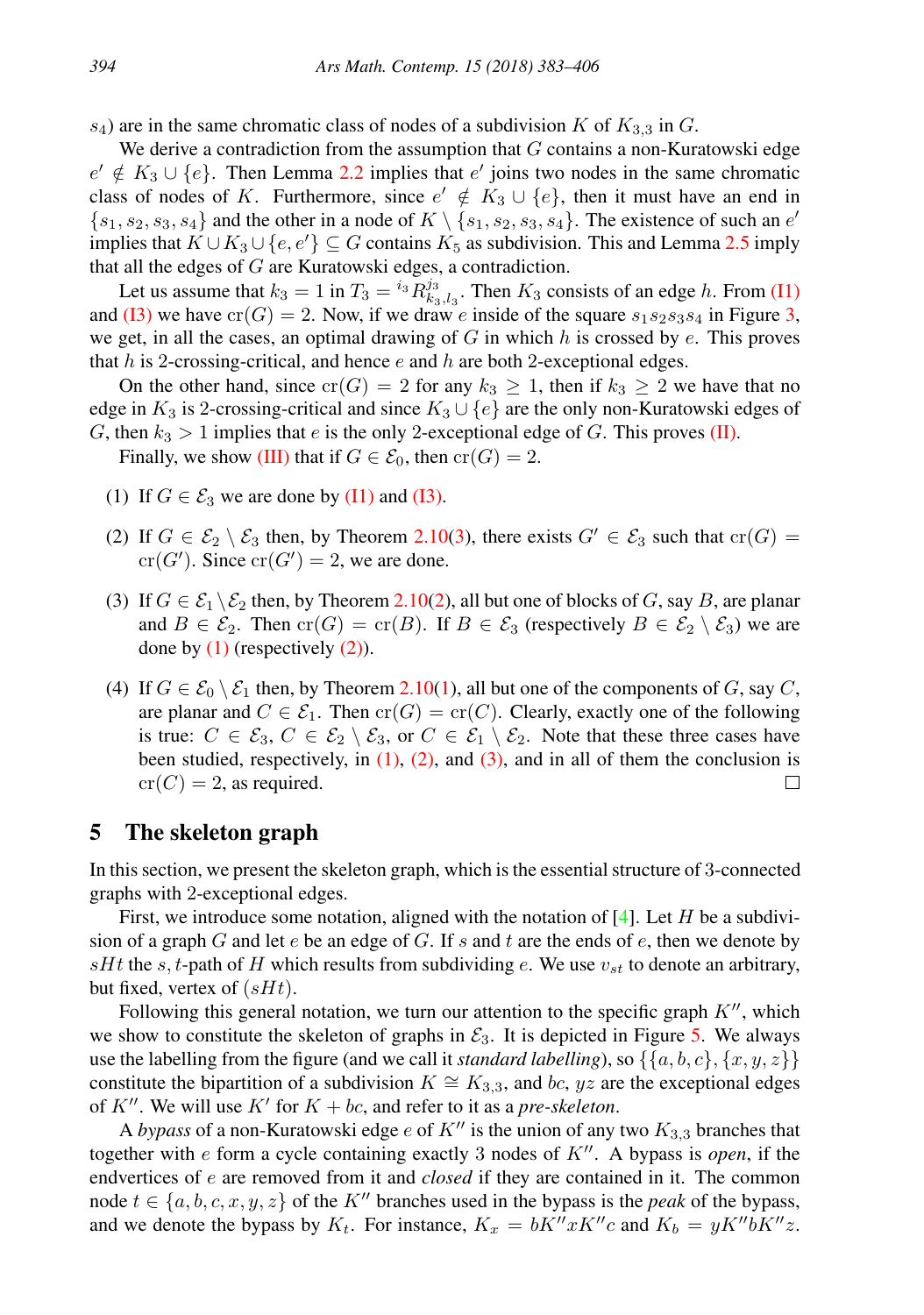

<span id="page-12-0"></span>Figure 5: The skeleton graph  $K''$ .

We will be vague by using  $K_t$  both for open and closed bypass, but where distinction will be required,  $(K_t)$  is open and  $[K_t]$  is closed.

Besides bypasses, *claws* at a and x will play a significant role. We define them by  $D_a := aK'x \cup aK'y \cup aK'z$  and  $D_x := xK'a \cup xK'b \cup xK'c$ . A *talon* of a claw is its one degree vertex. A claw is *open*, if we remove its talons. Again, we will use  $[D_a]$  and  $[D_x]$  for closed, and  $(D_a)$ ,  $(D_x)$  for open claws. The graph  $K_4'':= K'' \setminus ((D_a) \cup (D_x))$ is a subdivision of  $K_4$ . When  $H \cong K''$  is a subdivision of  $K''$ , we extend the definition of bypasses and claws naturally to H.

The next lemmas restrict the possible bridges of a skeleton graph in G. The first one shows that graphs in  $\mathcal{E}_3$  do not contain a subdivision of a graph, obtained from K' by adding a path with ends in two distinct bypasses, except for three exceptions.

<span id="page-12-1"></span>**Lemma 5.1.** Let  $H := K' + P$ , where P is a path joining two distinct elements of  $\{(K_x), (K_y), (K_z)\}\$ and internally disjoint from K'. Then every edge of H is a Kura*towski edge, or* P *joins distinct vertices of*  $\{x, y, z\}$ *.* 

*Proof.* By Lemma [2.3,](#page-2-2) we may assume that H has no vertices of degree 2. In particular, P is an edge. Assume that P does not join distinct vertices of  $\{x, y, z\}$ . Let q and r be the endvertices of P. As  $(K_x)$ ,  $(K_y)$ , and  $(K_z)$  are open, P does not join two vertices of  $\{a, b, c\}$ . By Lemma [2.1,](#page-2-0) we have that all the edges in H except bc are Kuratowski edges. It remains to show that in each case, bc belongs to a subdivision of  $K_{3,3}$ . By the symmetry of K', we need only analyze the cases in which  $q \in \{y, v_{yb}\}\$  and  $r \in \{v_{bz}, v_{cz}\}\$ .

If  $q = y$  and  $r = v_{bz}$ , then  $H \setminus \{by, cx\}$  is the required subdivision.

If  $q = y$  and  $r = v_{cz}$ , then  $H \setminus \{bx, cy\}$  is the required subdivision.

If  $q = v_{yb}$  and  $r = v_{bz}$ , then  $H \setminus \{cx, bv_{bz}\}\$ is the required subdivision.

If  $q = v_{ub}$  and  $r = v_{cz}$ , then  $H \setminus \{x\}$  is the required subdivision.

The next lemma restricts paths adjacent to paths linking two nodes of K.

<span id="page-12-2"></span>**Lemma 5.2.** Let  $H := K' + P + Q$ , where P is a path joining two distinct elements of  $\{x, y, z\}$  and internally disjoint from  $K'$ , and  $Q$  is a path joining an inner vertex  $p$  of  $P$ with a vertex  $q \in V(K') \setminus V((D_a))$  and internally disjoint from  $K' + P$ . Then every edge *of* H is a Kuratowski edge, or  $\text{cr}(H - bc) \geq 2$ , or  $q \in P$ .

*Proof.* Without loss of generality, we may assume  $P = \mu P z$ . By Lemma [2.3,](#page-2-2) we may assume that  $H$  has no vertices of degree 2. Lemma [2.1](#page-2-0) implies that all the edges in  $H$ except bc and possibly edges of  $P \cup Q$  are Kuratowski edges.

 $\Box$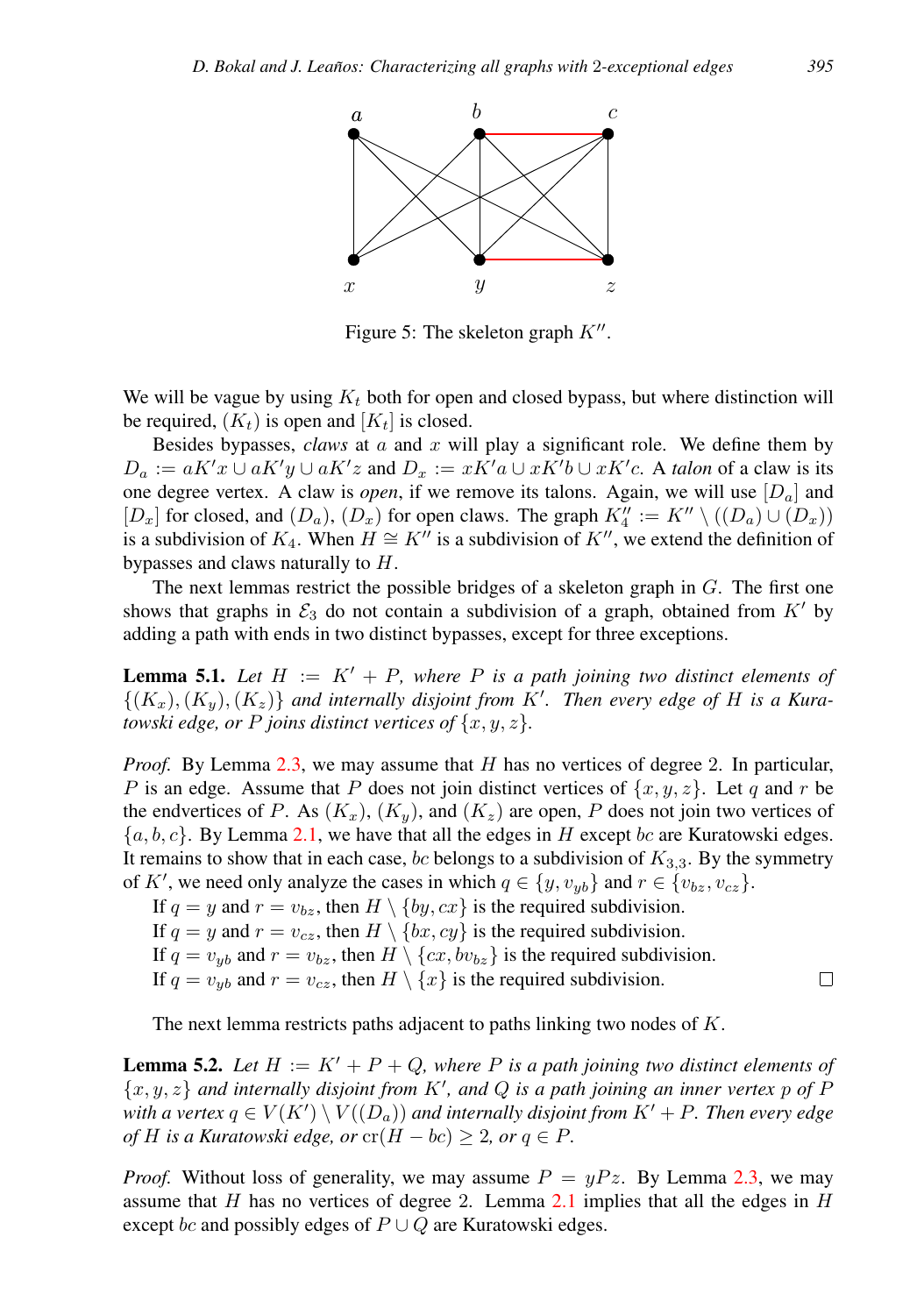Since  $q \notin V((D_q))$  and H has no vertices of degree 2, then q is a node of H distinct from a. If  $q \in \{y, z\}$ , we are done. If  $q = x$ , then  $(K' - bc) \cup P \cup Q$  is a subdivision of  $K_{3,4}$ , and cr(H)  $\geq$  2. So we assume that  $q \in \{b, c\}$ . By symmetry, we may assume that  $q = b$ . In this case,  $H \setminus \{cx, by, bz\}$  is a subdivision of  $K_{3,3}$  that uses the edge bc and all edges of  $P \cup Q$ , concluding the proof.  $\Box$ 

Lemma [5.1](#page-12-1) implies the following useful structure of optimal drawings of  $G - e$ .

<span id="page-13-1"></span>**Lemma 5.3.** Let  $G \in \mathcal{E}_3$  *and let*  $e$  *be its* 2*-exceptional edge with endvertices b and c, and*  $$ *of* K, then the ends of e lie on a face of  $D<sub>K</sub>$  that is not incident with its crossing.

*Proof.* By Lemma [2.2,](#page-2-1) b, c are independent nodes of K, so they are on the boundary of some (possibly different) face(s) of  $D_K$ . Up to homeomorphism,  $D_K$  is drawn in Figure [6.](#page-13-0) The parts in the bipartition of  $K_{3,3}$  are  $\{1, 3, 5\}$  and  $\{2, 4, 6\}$ . Any pair of independent nodes of K lies on a common face of  $D_K$ , and  $E_1, E_2$  are the only faces contradicting the conclusion of Lemma [5.3.](#page-13-1)



<span id="page-13-0"></span>Figure 6: The unique drawing of  $K_{3,3}$ , up to homeomorphisms.

By symmetry, we may assume b, c lie in E<sub>1</sub>, implying  $\{b, c\} = \{2, 6\}$ . As cr( $G - e$ )  $\le$ 1, the crossing of  $D_K$  is the only crossing of D. As  $cr(G) \geq 2$ , there is an arc in D connecting the two segments of the boundary of  $E_1$  having  $b$ ,  $c$  as ends. As this path avoids the only crossing of D, it is a path in  $G - e$  that connects two distinct open bc-bypasses, and at least one of its endvertices is not a node of  $K$ , contradicting Lemma [5.1.](#page-12-1)

Therefore,  $b, c$  lie either in  $O_1$  or  $O_2$ , and neither of these is incident with the crossing of D, as claimed.  $\Box$ 

In the analysis, we use the following result from  $[12]$ . We also repeat some notation.

<span id="page-13-2"></span>Lemma 5.4 (Lemma 3 in [\[12\]](#page-23-0)). *Let* G *be a* 3*-connected non-planar graph, and let* e *be a non-Kuratowski edge of* G *with endvertices* b *and* c*. Then the graph* G/e *is* 2*-connected but not* 3*-connected, and the graph*  $G - b - c$  *is connected, but not* 2*-connected.* 

Let  $H := G - b - c$  and let  $T(H)$  be the block-cutpoint tree of the graph H. Lemma [5.4](#page-13-2) implies that  $T(H)$  is a non-trivial tree. According to Theorem [1.2,](#page-1-2)  $G-b-c$  has all vertices in two blocks for any graph  $G$  with 2-exceptional edge  $bc$ .

By now, we are ready to establish that the pre-skeleton graph is a subdivision contained in any graph with a 2-exceptional edge.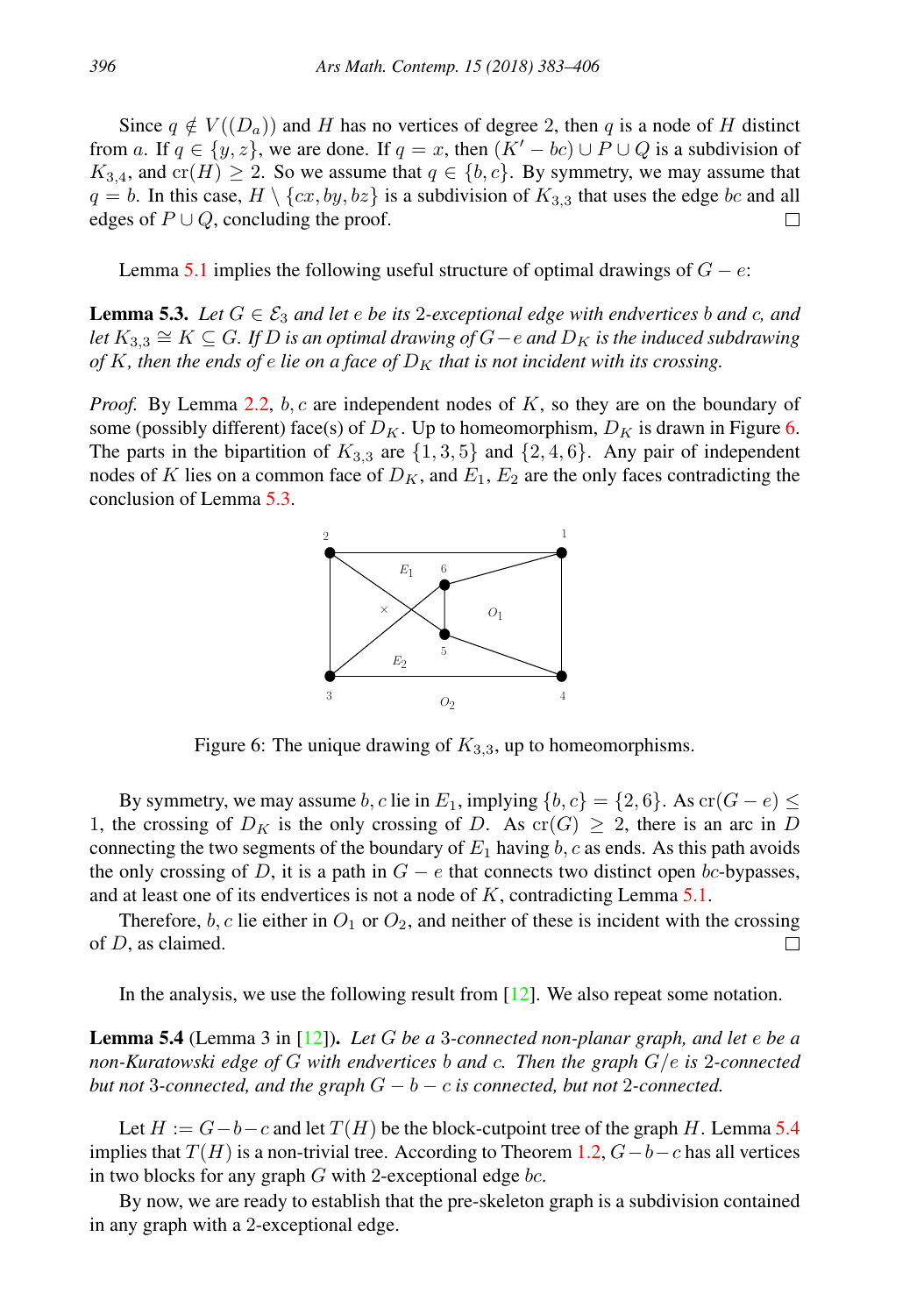<span id="page-14-1"></span>**Theorem 5.5.** Let  $G \in \mathcal{E}_3$  with e its 2-exceptional edge with endvertices b and c. There *exist a pre-skeleton subgraph* H with  $K' \cong H \subseteq G$  *and an edge* f *of* G, such that  $H + f$ *is a subdivision of the skeleton graph*  $K''$ .

*Proof.* By Lemma [2.5,](#page-3-2) G has a subdivision  $K \cong K_{3,3}$ . As e is not a Kuratowski edge, e is not in K. Let  $uPv$  be any maximal K-avoiding path containing e. As G is 3-connected, Theorem [2.6](#page-3-0) implies that  $u, v$  are distinct nodes of K; we choose the standard labelling of K such that  $\{u, v\} = \{b, c\}$ . As G is 3-connected, P is either an edge, or there exists a  $K + P$ -avoiding path  $pQq$  connecting a vertex of  $p \in (P)$  with a vertex  $q \in G \setminus V(P)$ . One of the paths  $bPQq$  and  $cPQq$  contains e, hence Theorem [2.6](#page-3-0) applied to it implies  $q = a$ . Then,  $K \cup P \cup Q$  is a subdivision of  $K_{3,4}$  containing e, a contradiction to e not being a Kuratowski edge. Hence  $Q$  does not exist and  $bPc$  is just a single edge, showing that  $H := K + e$  is a pre-skeleton in G.

Next we prove that there exists a  $K'$ -avoiding path  $Q$ , connecting two nodes from  ${x, y, z}$ . We may be forced to change K' for this.

<span id="page-14-0"></span>**Claim 5.6.** There exists a pre-skeleton subdivision  $\bar{K}'$  in G, such that  $K' \cap \bar{K}'$  contains *the closed bypasses of e (in particular, b, c, x, y, z are nodes of*  $\bar{K}'$ *), and there is an*  $\bar{K}'$ *avoiding path*  $P$  *of*  $G$  *connecting*  $q, r \in \{x, y, z\}$ *.* 

*Proof.* As there are two blocks of  $H = G - b - c$  containing all its vertices, at least two vertices p, q of  $\{x, y, z\}$  are in the same block B of H. We may assume without loss of generality that they are  $y$  and  $z$ . As  $B$  is 2-connected, there are two internally disjoint paths  $yP_1z$  and  $yP_2z$  in B. By Lemma [5.1,](#page-12-1) the intersection of  $P_1 \cup P_2$  with  $K_x \cup K_y \cup K_z$  is contained in  $\{x, y, z\}$ .

Suppose that  $x \notin P_1 \cup P_2$ . If either  $P_1 \cap (D_a)$  or  $P_2 \cap (D_a)$  is empty, it is the required path and  $\overline{K}' = K'$ . So we may assume they are both non-empty. Let a' be a vertex of  $P_1 \cup P_2$ , such that  $xD_a a'$  has no vertex of  $P_1 \cup P_2$ . We may assume  $a' \in P_1$ . As  $(P_1 \cup a'D_a x) \cap K'$  is contained in  $[D_a], \overline{K}':=(K'-(D_a)) \cup (P_1 \cup a'D_a a D_a x)$  is the required skeleton and  $P_2$  is the required  $\overline{K}'$ -avoiding y, z-path.

Now we may assume  $x \in P_1 \cup P_2$ . Then  $x, y, z$  split  $C := P_1 \cup P_2$  into three arcs  $C_{xy} := xCy, C_{yz} := yCz$ , and  $C_{zx} := zCx$ , such that  $C = xCyyCzzCx$ . Let  $a_x, a_y, a_z$ be the a-closest vertices of  $P_1 \cup P_2$  in  $xD_a a, yD_a a, zD_a a$ , respectively; they may all be equal to  $a$ .

If each segment of  $C_{xy}, C_{yz}, C_{zx}$  contains a vertex of  $a_x, a_y, a_z$ , then let  $a''$  be the one of  $a_x, a_y, a_z$  in  $C_{yz}$  and let a' be any other one. Then,  $C \cup (([a_x D_a a] \cup [a_y D_a a] \cup$  $[a_z D_a a]$  –  $(a D_a a'') - (C_{yz})$  contains an x, y, z-claw T with center a' and is internally disjoint from  $C_{yz}$ . Hence,  $K' = (K' - (D_a)) \cup T$  is the required pre-skeleton and  $C_{yz}$  the y, z-path internally disjoint from  $\overline{K}'$ .

If a segment  $C_{xy}$ ,  $C_{yz}$ ,  $C_{zx}$  contains two vertices of  $a_x$ ,  $a_y$ ,  $a_z$ , and a segment  $C_0$  contains none, we relabel  $\{x, y, z\}$ , so that  $C_{yz} = C_0$ . Then  $D_a \cup P_1 \cup P_2 - (C_{yz})$  contains a claw T with center a and talons  $x, y, z$  so that  $C_{yz}$  is internally disjoint from it; again,  $\overline{K}^{\prime} = (K^{\prime} - (D_a)) \cup T$  is the required pre-skeleton and  $C_{yz}$  the y, z-path internally disjoint from  $\vec{K}'$ .

If a segment  $C_3$  of  $C_{xy}$ ,  $C_{yz}$ ,  $C_{zx}$  contains all three vertices of  $a_x$ ,  $a_y$ ,  $a_z$ , then in  $C \cup$  $D_a$ , there is a C-avoiding path pRq from  $(C_3)$  to  $C - [C_3]$ . We relabel  $\{x, y, z\}$ , so that  $p \in C_{xy}$  and  $q \in C_{xz}$ . Then,  $(C \cup pRq) - (C_{yz})$  contains an  $x, y, z$ -claw T, with center in p, so that  $C_{yz}$  is internally disjoint from it; again,  $\bar{K}' = (K' - (D_a)) \cup T$  is the required pre-skeleton and  $C_{yz}$  the y, z-path internally disjoint from  $\overline{K}'$ .  $\Box$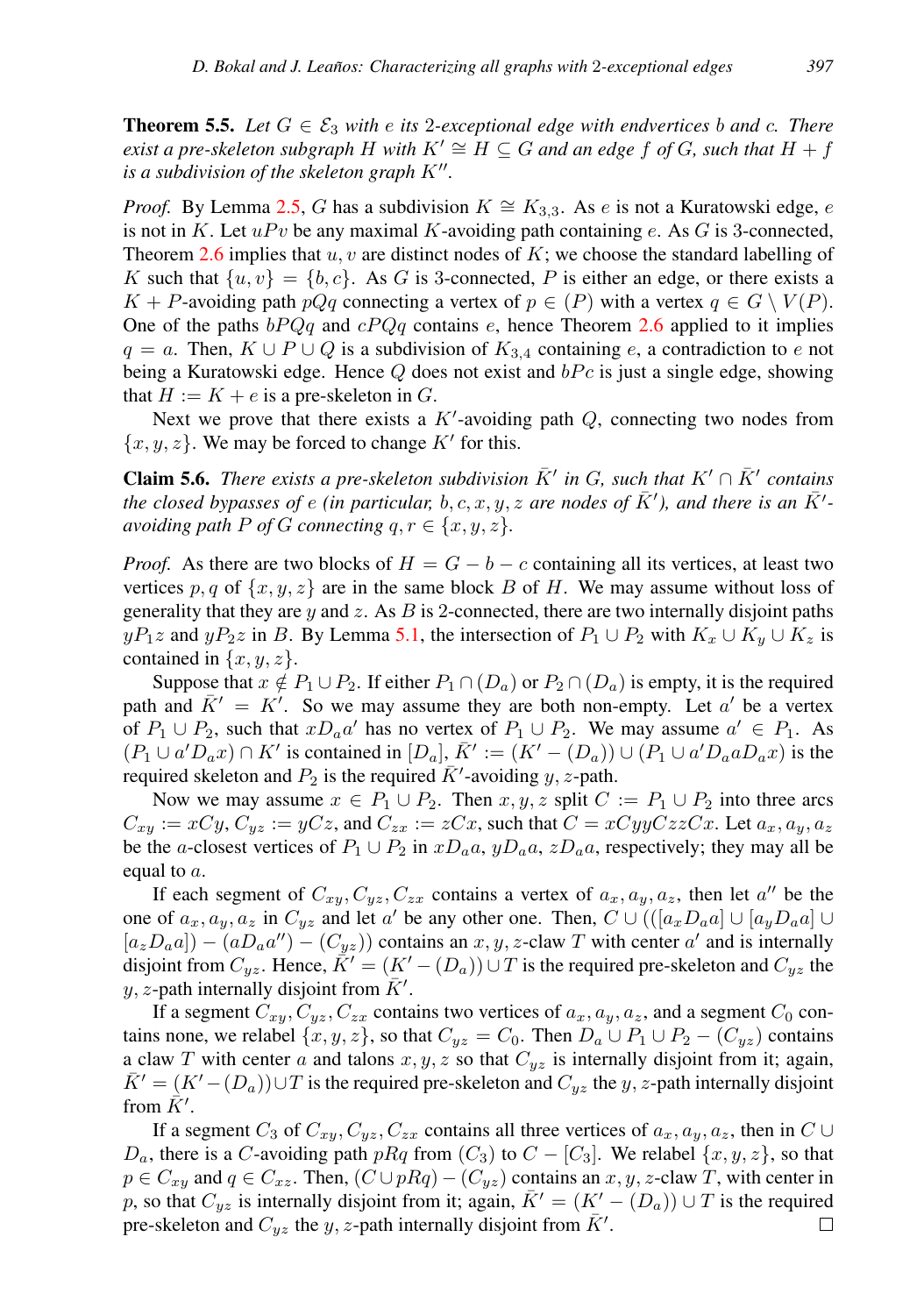Without loss of generality, we label the nodes of K so that  $P = yPz$ .

## Claim 5.7. *The path* yP z *from Claim [5.6](#page-14-0) is an edge.*

*Proof.* Seeking a contradiction, assume that  $P$  has an internal vertex  $v$ . Consider an optimal drawing D of  $G - e$ . Since  $K \subset G - e$  and  $cr(G - e) \leq 1$ , we have  $cr(G - e) = 1$ . Thus the drawing D restricted to K is homeomorphic to the drawing  $D_K$  in Figure [6.](#page-13-0) Because G is 3-connected,  $G-y-z$  contains a path Q from v to  $K-y-z$ , which is internally disjoint from  $K \cup P$ . If q is the endvertex of Q in K, Lemma [5.2](#page-12-2) implies  $q \in V(D_q)$ .

Since the crossing d of  $D_K$  is the only crossing of D, no edge of  $P \cup Q$  is crossed in D. Hence P is drawn in a face of  $D_K$  incident with two independent nodes. By the symmetry of  $D_K$ , we may assume that  $v \in E_1$  or  $v \in O_1$ . See Figure [6.](#page-13-0)

If  $v \in O_1$ , then  $\{y, z\} = \{4, 6\}$  or  $\{y, z\} = \{1, 5\}$ . By the symmetry of  $D_K$ , we may assume  $\{y, z\} = \{4, 6\}$ , and hence  $x = 2$ . This implies that  $a = 1$  or  $a = 5$ . If  $a = 5$ , then  ${b, c} = {1, 3}$ . Since  $\operatorname{cr}(G - e) < \operatorname{cr}(G)$ , then there must be a simple arc  $\alpha$ of D contained in  $O_2$ , with endpoints on its boundary and separating b from c (1 from 3 in Figure [6\)](#page-13-0). Since d is the only crossing of D,  $\alpha$  corresponds to a path R of G which joins two vertices of  $V(K') \setminus V(D_a)$ . Lemma [5.1](#page-12-1) implies R joins x and z. Now it is easy to see that  $K' \cup P \cup R$  contains a subdivision of  $K_5$ , contradicting Lemma [2.4.](#page-3-1)

For the final case,  $v \in E_1$ . Then, without loss of generality, P connects  $y = 2$  and  $z = 6$ , implying  $x = 4$ . As q is on some path in the boundary of  $E_1$ , a can be any of the vertices 1, 3, or 5. Suppose  $a = 1$ . This implies  $bc = 35$ , contradicting Lemma [5.3.](#page-13-1) Suppose next  $a = 3$ , implying  $bc = 15$ . As  $cr(G) \geq 2$ , there is an arc in D separating 1 from 5 in  $O_1$ . By Lemma [5.1](#page-12-1) and as there is only one crossing in D, this arc is a path R from 4 to 6. As  $K' \cup P \cup R$  has a subdivision of  $K_5$ , it contradicts Lemma [2.4.](#page-3-1) The subcase  $a = 5$  is similar, with  $bc = 13$  and 2R4. П

Thus f is an edge connecting y and z, and  $K' \cup f$  is a subdivision of  $K''$ , as claimed.  $\square$ 

<span id="page-15-0"></span>**Proposition 5.8.** *Let*  $G \in \mathcal{E}_3$  *and let*  $K'' \cong H \subseteq G$  *be its skeleton subgraph with standard labelling. Then* G *does not contain a path* P *internally disjoint from* K<sup>*n*</sup> *with endvertices in any of the pairs*  $\{a, b\}, \{a, c\}, \{x, y\}, \{x, z\}.$ 

*Proof.* Let  $u, v$  be the endvertices of P. If  $\{u, v\} \in \{\{a, b\}, \{a, c\}, \{x, y\}, \{x, z\}\}\$  then the subgraph  $(K'' + P) \subset G$  contains  $K_5$  as subdivision. This and Lemma [2.4](#page-3-1) imply that  $\Box$ G has no exceptional edges, a contradiction.

# <span id="page-15-1"></span>**Corollary 5.9.** *Let*  $G \in \mathcal{E}_3$ *. Any non-Kuratowski edge g of*  $G$  *is parallel to e or f.*

*Proof.* Let  $u, v$  be the endvertices of q. By Lemma [2.2,](#page-2-1) we know that  $u, v$  are independent vertices of K and by Proposition [5.8,](#page-15-0) we have that  $\{u, v\} = \{b, c\}$  or  $\{u, v\} = \{y, z\}$ .  $\Box$ 

Let e and f be the exceptional edges of  $G \in \mathcal{E}_3$ . The graph obtained from G by adding a parallel edge  $f'$  to  $f$  is also an exception to Statement [1.1,](#page-1-1) but such a graph contains only  $e$  as an exceptional edge, because both edges  $f$  and  $f'$  are non-critical. These observations yield the following corollary to Theorem [4.2:](#page-8-0)

**Corollary 5.10.** *Let*  $G \in \mathcal{E}_3$ *. The number of 2-exceptional edges of G is at most two.*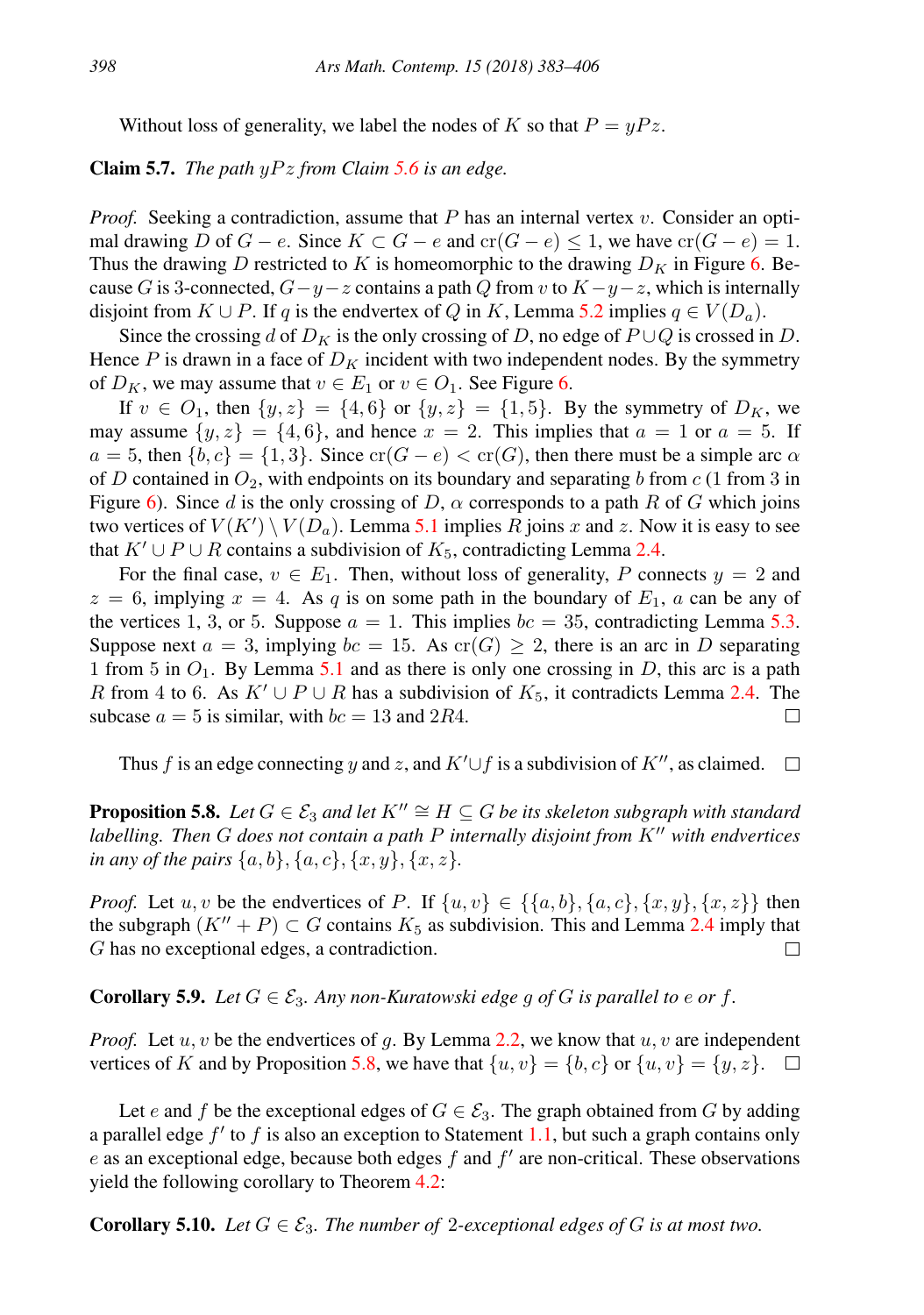*Proof.* By Corollary [5.9,](#page-15-1) it is enough to show that if  $f$  and  $f'$  are parallel edges of  $G$ , then they are not critical.

Suppose an arbitrary of them is and let it be f. Then  $cr(G - f) \leq 1$ . As  $K \subset G - f$ , there exists an optimal drawing D of  $G - f$  in which  $f' \notin K$  has no crossings. By drawing f very close to  $f'$  in D, we get a drawing of G with exactly one crossing, a contradiction implying that  $f$  is not critical and hence not exceptional.  $\Box$ 

# <span id="page-16-0"></span>6 Bridges of the skeleton graph

Let  $H$  be a subgraph of a graph  $G$ . An  $H$ -bridge is either an edge not in  $H$  together with its two incident vertices that are in H or is obtained from a component J of  $G - V(H)$ by adding all edges incident with a vertex of  $J$  together with their incident vertices in  $H$ . This concept will be helpful for the remainder of this section. A bridge is trivial, if it is just an edge, and non-trivial otherwise. For a graph  $H$  and its bridge  $B$ , any vertex of  $att(B) := V(H) \cap V(B)$  is an *attachment* of B.

First we exhibit the structure of an optimal drawing of  $G - e$ .

<span id="page-16-2"></span>**Lemma 6.1.** Let  $G \in \mathcal{E}_3$ , let  $K''$  be its skeleton graph, let e be its 2-exceptional edge *with endvertices* b *and* c*, and let* f *be a non-Kuratowski edge not parallel to* e*. If* D *is an optimal drawing of* G − e*, then the drawing* D *restricted to* K + f *is homeomorphic to the drawing in Figure [7](#page-16-1) (right) and* b, c *are the ends of* e*.*

*Proof.* Let D be an optimal drawing of  $G - e$  and K the  $K_{3,3}$  subdivision in K<sup>n</sup>. As e is a 2-exceptional edge, D has a unique crossing and D restricted to  $K$  is homeomorphic to the drawing  $D_K$  in Figure [7](#page-16-1) (left). Using symmetry, stereographic projection, and Lemma [5.3,](#page-13-1) we may assume that the ends of e are b and c. Hence,  $f \in \{xy, yz, xz\}$ .

If  $f \in \{xy, xz\}$ ,  $cr(G) \ge 2$  implies there is a path P of  $G - e$  that is by Lemma [5.1](#page-12-1) drawn from y to z in E, yielding a  $K_5$  subdivision in  $K'' \cup P$ , contradicting Lemma [2.4.](#page-3-1) Thus y and z are the ends of f and the drawing D restricted to  $K + f$  is homeomorphic to the drawing in Figure [7](#page-16-1) (right), as required. П



<span id="page-16-1"></span>Figure 7: If D is an optimal drawing of  $G - e$ , then the drawing D restricted to  $K + f$  is homeomorphic to the right drawing.

In what follows, we call  $(G, H, e, D)$  a *standard quadruple*, abbreviated *sq*, if  $G \in \mathcal{E}_3$ ,  $K'' \cong H \subseteq G$ , such that H has standard labelling, e is a 2-exceptional edge of G, and D is an optimal drawing of  $G - e$ , with the induced subdrawing of  $H - e$  drawn as in Figure [7.](#page-16-1)

**Lemma 6.2.** Let  $G \in \mathcal{E}_3$ . Then, there exists a standard quadruple  $(G, H, e, D)$  contain*ing* G*.*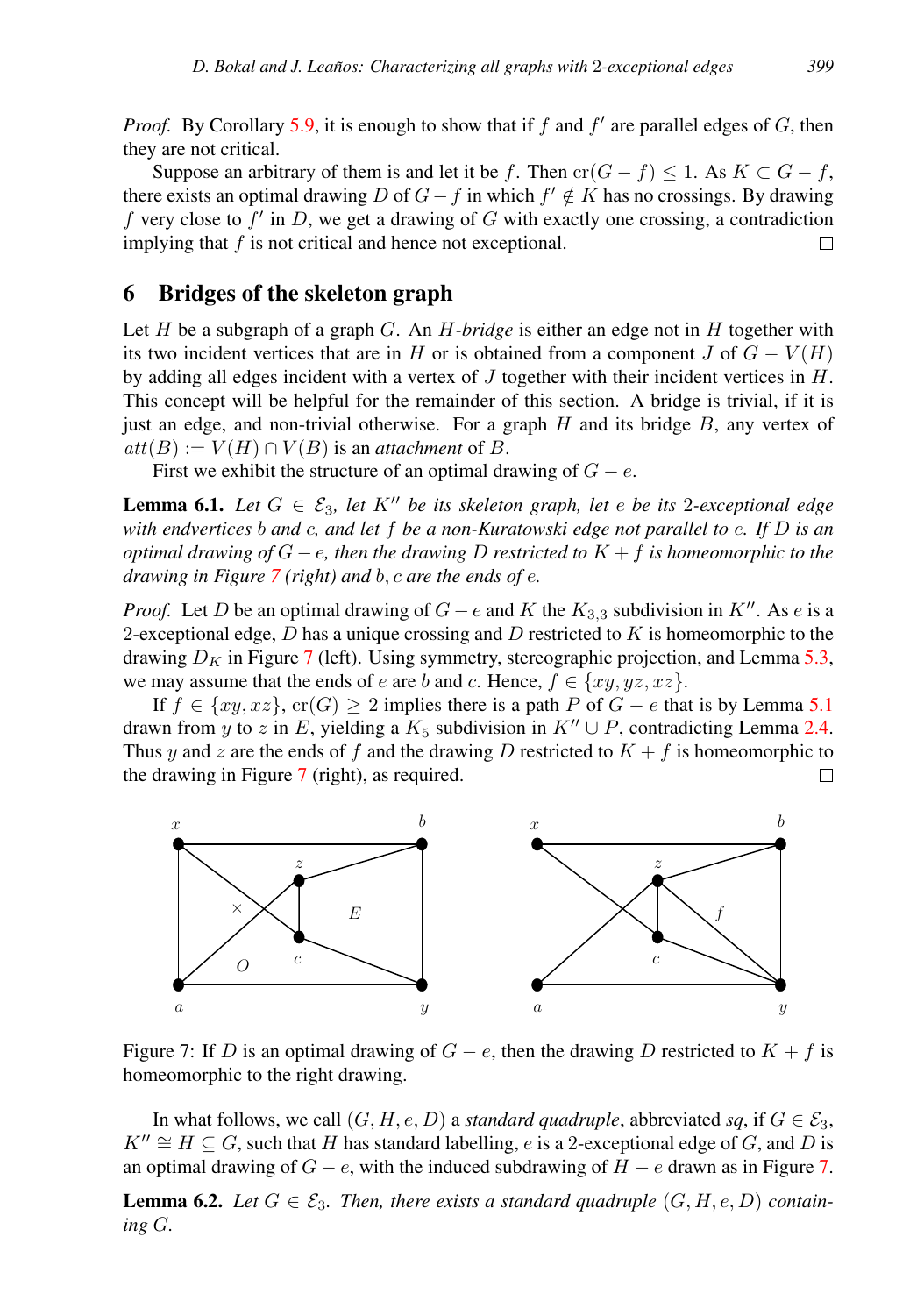*Proof.* As  $G \in \mathcal{E}_3$ , there exists a 2-exceptional edge e of G. Theorem [5.5](#page-14-1) guarantees existence of the skeleton graph H in G, that is a subdivision of  $K''$ . Finally, Lemma [6.1](#page-16-2) yields existence of the desired drawing  $D$  of  $G - e$ .  $\Box$ 

<span id="page-17-0"></span>**Lemma 6.3.** *Let*  $G \in \mathcal{E}_3$ , *let*  $K'' \cong H \subseteq G$  *with the standard labelling. If B is a bridge of*  $H, v \in att(B)$ *, and v is not a node of*  $H$ *, then*  $att(B) \subseteq [D_a] \cup [D_x]$ *.* 

*Proof.* Let  $v$  be as in the statement. Seeking a contradiction, suppose that there exists  $u \in att(B) \setminus ([D_a] \cup [D_x])$ . Then  $u \in (K_u) \cup (K_z)$  (or equivalently,  $u \in (K_b) \cup (K_c)$ ). Since B is connected, it contains an  $u$ , v-path, say P. From Lemma [5.1](#page-12-1) and the hypothesis that v is not a node of H, we have that  $v \in (aHx)$ . By the symmetry of  $K_4''$ , we need only analyze the case in which  $u = v_{by}$ . But in such a case,  $(H \cup P) \setminus \{ay, bx, cz\}$  is a subdivision of  $K_{3,3}$  containing both bc and yz as edges, which contradicts that bc is a 2-exceptional edge.  $\Box$ 

Let  $G \in \mathcal{E}_3$ . In what follows, we will denote with  $H_4$  as the subgraph of G induced by the four vertices that are ends of the non-Kuratowski edges of  $G$ . By Corollary [5.9,](#page-15-1)  $H_4$  is well-defined for any  $G$ , i.e. it is independent of the choice of  $H$ .

<span id="page-17-2"></span>**Lemma 6.4.** *Let*  $(G, H, e, D)$  *be a standard quadruple of a graph*  $G \in \mathcal{E}_3$ *. The subgraph* H<sup>4</sup> *of* G *is isomorphic to* K<sup>4</sup> *with some multiple edges, and it has only one bridge that contains both* a *and* x *and the only crossing of* D*.*

*Proof.* As G is 3-connected and  $H_4$  is induced in  $G$ ,  $H_4$  has no trivial bridges.

As there exists an  $H_4$ -avoiding path  $aHx$ , a and x are in the same  $H_4$ -bridge B, and that bridge is crossed in D. If B is the only bridge, we are done, otherwise let  $B'$  be any other bridge.

As G is 3-connected, each of B, B' has at least three attachments. As  $e \notin B'$  and the only crossing of  $D$  is in  $B$ ,  $B'$  is drawn planarly in  $D$ . Then  $D$  implies the attachments of B' are either  $b, y, z$  or  $c, y, z$ , both contradicting Lemma [5.2.](#page-12-2)

Let  $\{u, v\} \in \{\{c, z\}, \{b, z\}, \{b, y\}, \{c, y\}\}\$ . Now consider the branch of H connecting u to v. If such branch is not an edge, then it has one internal vertex, say w. Using the 3-connectivity, the drawing D, and the fact that B is the only bridge in  $H_4$ , we know that there is a path, that is internally disjoint from H, connecting w to a vertex in  $(D_a) \cup (D_x)$ . However, no such path exists by Lemma [6.3.](#page-17-0)  $\Box$ 

For a graph  $G \in \mathcal{E}_3$ , we will denote the only bridge of its graph  $H_4$  by  $B_4$ .

<span id="page-17-1"></span>**Lemma 6.5.** Let  $K'' \cong H \subseteq G$  and let P be a path from  $u \in (K_a)$  to  $v \in [K_x]$  with  ${u, v} \neq {a, x}$ *, and internally disjoint from H. Then every edge of H + P is a Kuratowski edge. The claim also holds with the role of* a *and* x *exchanged.*

*Proof.* By Lemma [2.3,](#page-2-2) we may assume that H has no vertices of degree 2. It is enough to show that in each case H has a subdivision of  $K_{3,3}$  or  $K_5$  containing either bc or yz. By the symmetry of  $H$ , we need only analyze the following cases; the same arguments also show the claim with the role of  $a$  and  $x$  interchanged:

 $\Box$ 

If  $u = v_{az}$  and  $v = v_{cx}$ ,  $(H \cup P) \setminus \{by, cz, xHv\}$  is a subdivision of  $K_{3,3}$ . If  $u = v_{az}$  and  $v = c$ ,  $(H \cup P) \setminus \{xc, cz, by\}$  is a subdivision of  $K_{3,3}$ . If  $u = a$  and  $v = v_{cx}$ ,  $(H \cup P) \setminus \{xv\}$  is a subdivision of  $K_5$ . If  $u = a$  and  $v = c$ ,  $(H \cup P) - xc$  is a subdivision of  $K_5$ .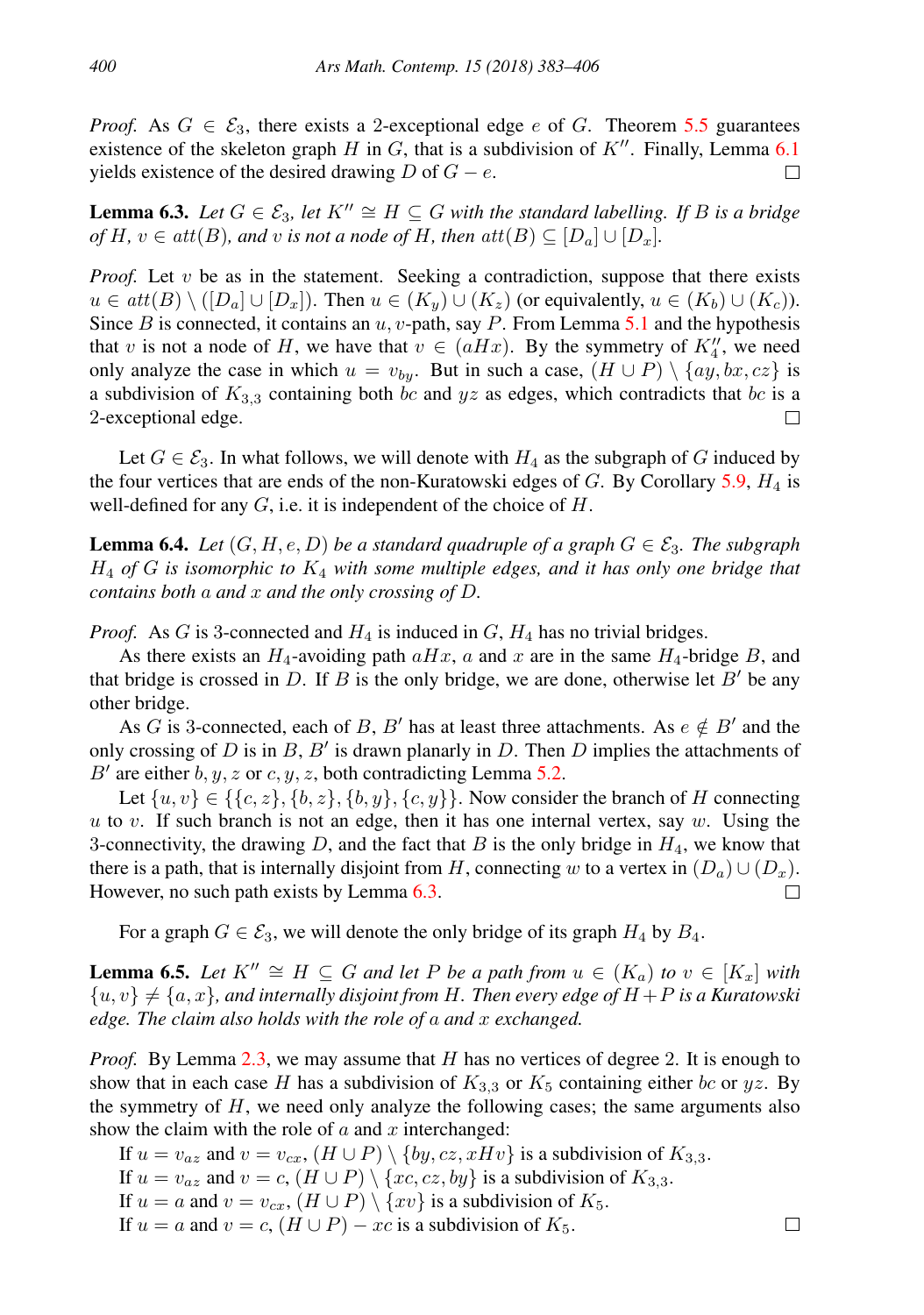<span id="page-18-2"></span>**Lemma 6.6.** Let  $(G, H, e, D)$  be a standard quadruple of a graph  $G \in \mathcal{E}_3$ . If P is a b, y-path of length at least 2 contained in  $B_4$ , then P intersects  $[aHx]$ .

*Proof.* Seeking a contradiction suppose that  $P \cap [aHx] = \emptyset$ .

By Lemma [6.5](#page-17-1) and our hypothesis, at least one of  $P \cap (K_a)$  or  $P \cap (K_x)$  is empty. By symmetry, we may assume that  $P \cap (K_a) = \emptyset$ .

If  $P \cap (K_x)$  is also empty, then P is internally disjoint from H. Then,  $(H - (by)) \cup P$  is a different choice of H for G whose structure contradicts Lemma  $6.4$ , as the  $H_4$  produced by this H has a subdivided edge by. Hence,  $P \cap (K_x)$  is nonempty.

Lemma [6.1](#page-16-2) and disjointness of P from  $(D_a) + x$  imply that there is a H-bridge B with attachments in y and  $(xHb)$ . By the previous paragraph, at least one attachment is in  $(xHb)$ . However, any path in B from y to  $(xHb)$  contradicts Lemma [6.5,](#page-17-1) concluding the proof. □

<span id="page-18-0"></span>**Lemma 6.7.** Let  $(G, H, e, D)$  be a standard quadruple of a graph  $G \in \mathcal{E}_3$ . Then, there *exist vertices*  $v_c$  *and*  $v_z$  *in*  $B_4$ *, such that*  $v_c c$  *and*  $v_z z$  *are the only attaching edges of*  $B_4$  *at* c *and* z*. Moreover, these edges are crossed in* D*.*

*Proof.* We show the claim for  $v_c$ , the claim for  $v_z$  is analogous. Let  $\times$  be the crossing of D. By Lemma [6.5,](#page-17-1) there is no H-avoiding path in  $B_4$  from  $(\times He)$  to  $[D_a]$  avoiding  $\times$ . Let F be any face of D incident with the segment  $(\times Hc)$ .

As  $V(\partial F) \subset V([D_a]) \cup V((\times H_c))$ , existence of a vertex in  $(\times H_c)$  would contradict 3-connectivity of G. Hence,  $(\times Hc)$  lies on some edge  $cv_c$  of  $B_4$ , and  $cv_c$  is crossed in D. Analogously, we can conclude that  $(\times Hz)$  lies on some edge  $v_zz$  of  $B_4$ , and hence  $cv_c$  and  $v_z$ z are the only two crossing edges of D.

By Lemma  $6.5$  we know that G does not have a path internally disjoint from  $H$ , with an end in c and the other end belonging to  $(K_a)$ . Thus, the existence of any other edge of  $B_4$  attaching at c, together with the location of c in D imply that at least one of  $v_zz$  or  $zy$ is crossed by some edge in  $B_4 - cv_c$ , contradicting that  $cr(D) = 1$ . П

<span id="page-18-1"></span>**Lemma 6.8.** Let  $(G, H, e, D)$  be a standard quadruple of a graph  $G \in \mathcal{E}_3$ . There exists  $K'' \cong H' \subseteq G$  *and an optimal drawing*  $D'$  *of*  $G - e$ *, such that*  $a'z$  *and*  $cx'$  *are edges of*  $H'$ , and any face incident with the crossing of  $D'$  has no bridges of  $H'$  drawn in it.

*Proof.* By Lemma [6.7,](#page-18-0) there exist vertices  $v_c$  and  $v_z$ , such that  $cv_c$  and  $zv_z$  are edges of G. Moreover,  $cv_c$  crosses  $zv_z$  in D and such a crossing  $\times$  is the only crossing of D.

Let D<sup>*n*</sup> be the subdrawing of D, induced by  $G - c - z$ . Since  $\times$  is the only crossing of D, then  $b, v_c, v_z$  and y lie in the same face F of D''. Note that F contains (in the interior) vertices c and z. By Lemma [6.1,](#page-16-2) the boundary walk  $\partial F$  can be decomposed into  $bP_1v_cP_2v_zP_3yb.$ 

Note that if some  $P \in \{P_1, P_2, P_3\}$  is not a path, then P must have a cut vertex, say w. By Lemma [6.7](#page-18-0) we know that  $v_c$ , y and  $v_z$ , b are the only vertices of  $B_4$  adjacent to c and z, respectively. From this and the supposition that  $w$  is a cut vertex of  $P$  it follows that  $w$  is a cut vertex of  $G - e$ , which contradicts the connectivity of  $G - e$ . Thus we can assume that  $P_1, P_2$  and  $P_3$  are paths. Define  $H' = H - (D_a) - (D_x) \cup [bP_1v_cP_2v_zP_3y] \cup cv_c \cup zv_z$ . We relabel  $a' := v_z$  and  $x' := v_c$ . Observing how H' is drawn in D, the claim follows with  $D = D'$ .  $\Box$ 

A standard quadruple  $(G, H', e, D')$  from Lemma [6.8](#page-18-1) is called a *tidy* standard quadruple, abbreviated *tsq*.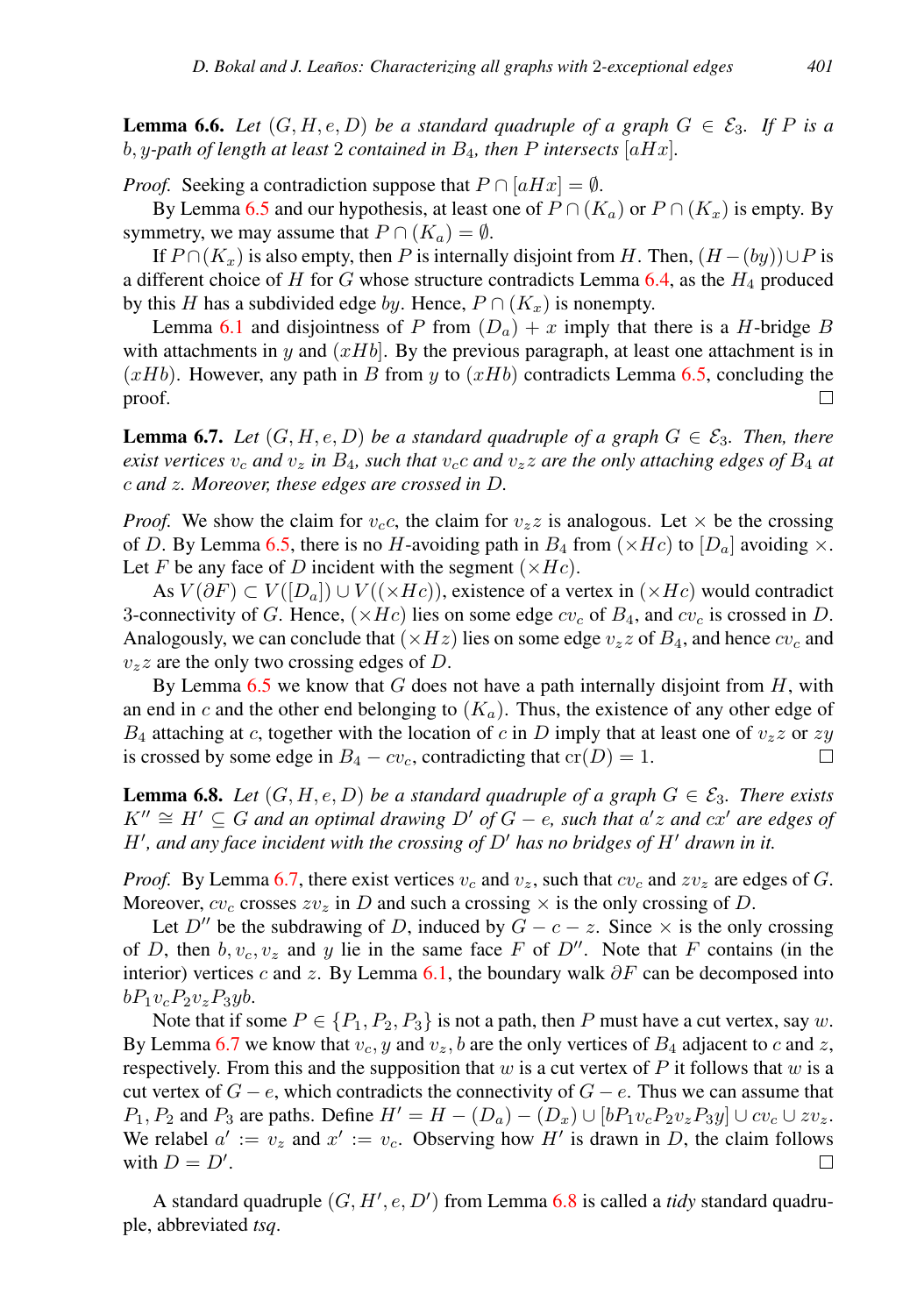<span id="page-19-0"></span>**Lemma 6.9.** *Let*  $(G, H, e, D)$  *be a tsq of a graph*  $G \in \mathcal{E}_3$ . *Then,*  $B = B_4 - c - z$  *has two cut vertices*  $u, v$  *in* [aHx]*, and*  $uHv$  *is an edge of*  $G$ *, and any*  $u, v$ -path *in*  $G$  *avoiding*  $H$  *is an edge.*

*Proof.* Let F be the face of the subdrawing of D of the cycle  $C = bHxHaHyb$  not containing the crossing of D. As C is clean in D,  $\partial F = C$ . Tidiness implies that  $D[B]$ is contained in F and that  $D[B + by]$  is planar. Now, let F' be the face of the subdrawing  $D[B]$  containing the edge by. Note that  $D[B]$  is a drawing of  $B_4-c-z$  and hence contains no edges of  $H_4$ . We decompose the boundary of  $F'$  into two paths,  $bHxHaHy$  and P as follows:

As H is tidy,  $bHxHaHy$  is on the boundary of F', and let P be the remaining part of the boundary, i.e.  $\partial F' = yPbHxHaHy$ . As P is a b, y-path in B, P intersects [aHx] in a vertex v by Lemma [6.6.](#page-18-2) As v appears twice in the boundary of  $F'$ , it is a cut-vertex of B.

Let  $P = yP_1vP_2b$  and assume that  $P_1 - v$ ,  $P_2 - v$  do not intersect [aHx]. Then,  $H_4 + P_1 + P_2 + vHxc + vHaz$  is a subdivision of  $K_5$ , a contradiction to Lemma [2.4.](#page-3-1) Thus there is a vertex  $u \in P \cap [aHx], u \neq v$ , and u is another cut-vertex of B.

Now consider any  $\{u, v\}$ -bridge  $B'$  in  $B$  with attachments in both  $u$  and  $v$  that has a vertex w distinct from  $u, v$ . As G is 3-connected, either B' contains (i) b or (ii) y, or (iii) an attachment of B on  $H + cx + az$ . The latter option (iii) is dismissed by tidiness: az, cx are the only edges from c, z to B in a tsq, and the vertices b, y can be interpreted as (i) or (ii). The former two options (i) and (ii) both contradict the claim that both  $u, v$  are cut vertices of B.

As any H-avoiding  $u, v$ -path is either an edge uv or contained in a B-bridge with attachments u, v, the lemma follows. П

<span id="page-19-2"></span>**Lemma 6.10.** Let  $(G, H, e, D)$  be a tsq. If there are no two internally disjoint b, x- (re*spectively*  $a, y$ -) paths in  $B_4$ , then there is a cut vertex  $v \in bHx$  (respectively,  $v' \in aHy$ ), *such that*  $\partial v$  *(yv') is an edge and any* H-bridge  $B' \subseteq B_4$  *attaching at*  $\partial v$  *(y) is an edge*  $\partial v$  $(yv')$ .

*Proof.* We prove the claim for  $bHx$ , the proof for  $aHy$  is analogous.

Suppose there are no two disjoint b, x-paths, implying there is a cut-vertex  $v \in bHx$ . Let u be any vertex of  $bHv$ . As G is 3-connected, there is a path from u to  $G - (bHv)$  in  $G - b - v$ . This path is in B, and by Lemma [5.1,](#page-12-1) it does not attach to  $H<sub>4</sub>$ . Therefore it attaches in  $(D_a) \cup (D_x) - bHv$ , a contradiction to v being a cut. Therefore if there is a cut vertex  $v$ , then  $bv$  is an edge.

The same argument implies that any H-bridge  $B' \subseteq B$  attaching at b has attachments only at  $b$  and  $v$ , and is therefore a trivial bridge. □

#### <span id="page-19-1"></span>Lemma 6.11. *Let* (G, H, e, D) *be a tsq. The edges* by*,* bz*,* cy *have multiplicity at least two.*

*Proof.* Suppose on the contrary that at least one of the mentioned edges has multiplicity one. First we handle  $bz$  and  $cy$  with a slightly modified drawing with the existing crossing of  $xc$ ,  $az$  replaced by a crossing of an edge with assumed multiplicity one, and for by we also twist the modified drawing:

Augment the sub-drawing  $D[B_4]$  by contracting the edges xc, az slightly with c, z following their edge's drawings past the crossing, so that  $xc$ ,  $az$  no longer cross, and call this new drawing  $D'$  (cf. Figure [8](#page-20-0) left). As  $B_4$  contains all the vertices of G and all edges not in  $B_4$  are connecting nodes of  $H_4$ , it is a routine exercise to extend the drawing  $D'$  to a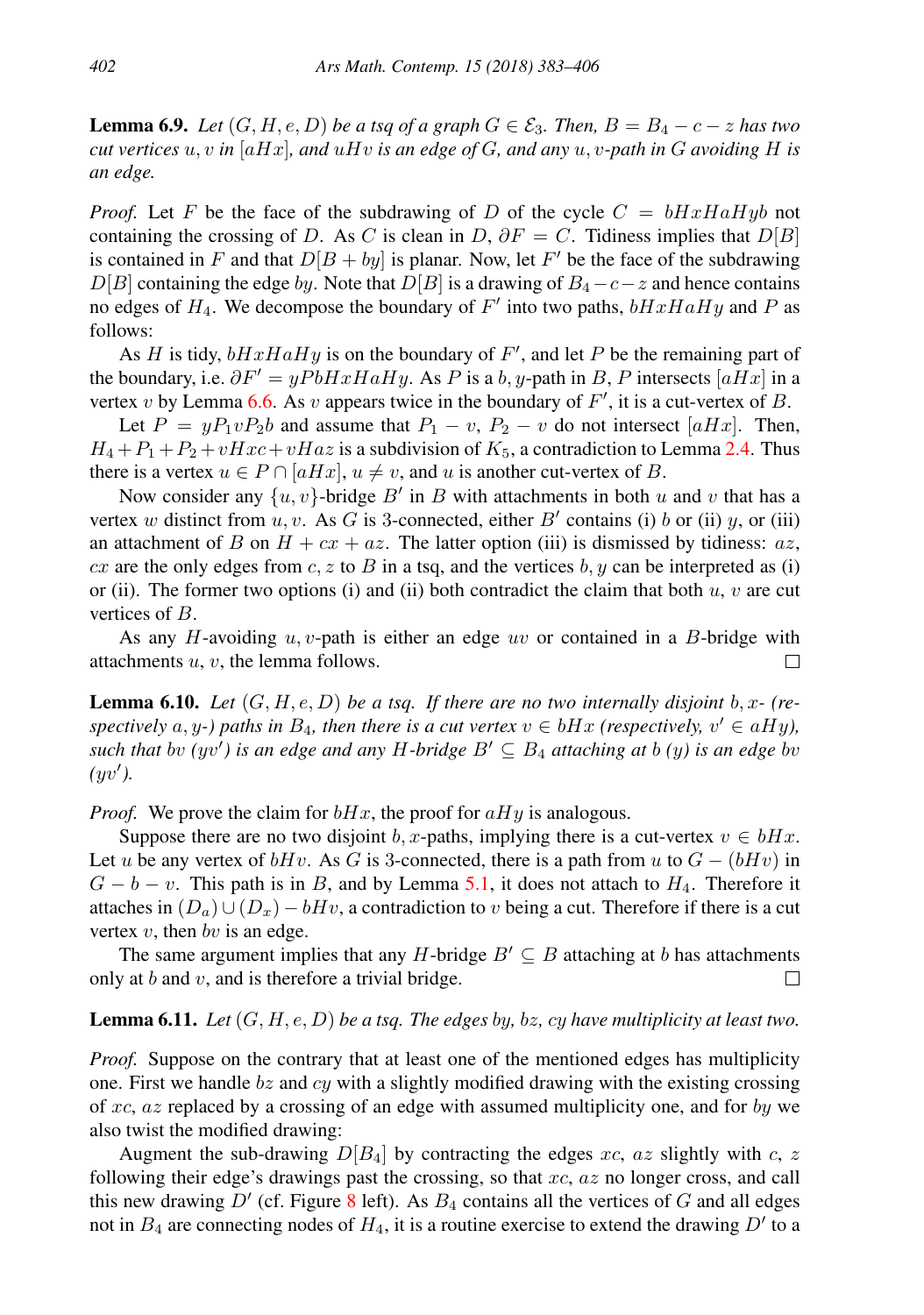drawing of G with just one crossing, in which either  $bz$  is crossing  $cx$  or  $cy$  is crossing  $az$ , contradicting criticality of bc whenever either  $bz$  or  $cy$  have multiplicity one.



<span id="page-20-0"></span>Figure 8: A twist in a drawing demonstrating multiplicity of certain edges.

For by, we need to twist  $D'$ : As u is a cut-vertex of the bridge B by Lemma [6.9,](#page-19-0) the outer face of D' has the following boundary:  $bHxcxHuvHazaHyP_1vuP_2b$ . Let  $D''$  be obtained by twisting  $D'$  at u, so that  $D''$  is a drawing of B with the outer face  $bHxcxHuP_1uHazaHuP_2b$  (cf. Figure [8,](#page-20-0) right). Then D'' can be augmented to a drawing of G in which the only crossing is between by and  $az$ , a contradiction. П

<span id="page-20-1"></span>Lemma 6.12. *Let* (G, H, e, D) *be a tsq. If there do not exist two edge disjoint* p, q*-paths in*  $B_4$  *for any of*  $\{p, q\} \in \{\{a, x\}, \{a, y\}, \{b, x\}\}\$ , *then cz has multiplicity at least two.* 

*Proof.* In the proof, we use the drawings  $D'$  and  $D''$  defined in the proof of Lemma [6.11.](#page-19-1)

For  $\{p, q\} = \{b, x\}$ , suppose there are no two edge disjoint b, x-paths. Therefore, there are no internally disjoint b, x-paths. By Lemma [6.10,](#page-19-2) there is a cut-vertex v in  $bHx$  and bv is an edge, and any other H-bridge attaching at b is a trivial edge bv. If the edge bv has multiplicity two, then there are two edge-disjoint b, x paths in  $B_4$ :  $vP_2uHx$  and  $vHx$ (they are edge disjoint, as them sharing an edge would imply  $G$  is not 3-connected). Hence the edge  $b, v$  has multiplicity one.

If cz is a single edge, then the drawing  $D''$  can be modified to a drawing of G in which the only crossing is of  $cz$  with  $bv$ , a contradiction establishing  $cz$  is a double edge. Symmetric arguments apply to the case  $\{p, q\} = \{y, a\}.$ 

In the final case of  $\{p, q\} = \{a, x\}$ , Lemma [6.9](#page-19-0) implies there is an edge uv in G, such that u, v are cut-vertices, uv is a single edge and  $D''$  is obtained from  $D[B]$  by twisting at the vertex u. If cz is a single edge,  $D''$  can be augmented to a drawing of G by cz crossing  $uv$  as its only crossing, the final contradiction establishing the claim.  $\Box$ 

Now we have all the ingredients to establish necessity in Theorem [4.2.](#page-8-0)

*Proof of necessity in Theorem [4.2,](#page-8-0) (i).* Let  $G \in \mathcal{E}_3$ , and let  $(G, H, e, D)$  be its tidy standard quadruple, whose existence is guaranteed by Lemma  $6.8$ . By Lemma  $6.9$ , there exist two vertices p, q in  $[aHx]$ , such that G contains an edge h with endvertices p and q and any H-avoiding p, q-path is an edge. Let O be the union of all these edges; then  $T_1 :=$  $(O,(p),(q)) \in \mathcal{O}$ . Without loss of generality, we may assume that  $aHx = aHqhpHx$ .

By definition of the tidy standard quadruple,  $az$  and  $cx$  are edges of  $G$ . Furthermore, Lemma [6.10](#page-19-2) asserts that either there is an edge q with endvertices b and v such that any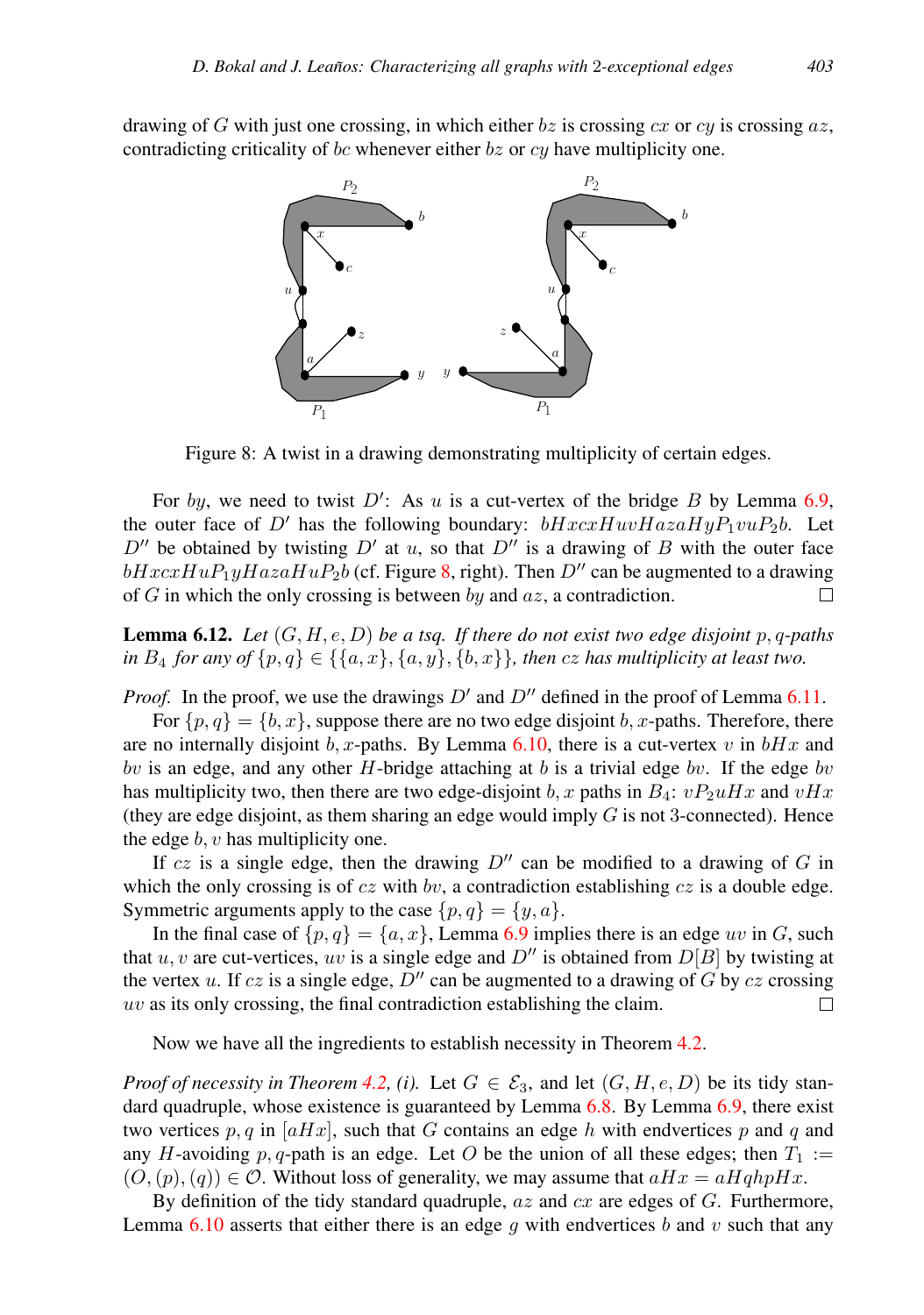H-bridge  $B' \subseteq B_4$  attaching at b is an edge parallel to g, or there are two internally disjoint b, x-paths (in this case, we let  $b = v$ ) in the bridge  $B_4$ . Symmetrically by the same lemma, there is an edge  $g'$  with endvertices  $u, y$  with H-bridges within  $B_4$  restricted to edges parallel to  $g'$ , or there are two internally-disjoint  $a$ , y-paths in  $B_4$  (in this case, we let  $y = u$ ).

Let  $H_4$  be the subgraph of G, induced by the vertices  $\{b, c, y, z\}$ . We let R to be obtained from  $H_4$  by adding the two edges az and cx, and, if  $b \neq v$ , all the edges which are parallel to g, and, if  $y \neq u$ , all the parallel edges to g'. Note that when  $T_2$  (respectively,  $T_4$ ) is a Q-tile, we have  $v = x$  (respectively  $u = a$ ) in G due to suppression of vertices with two neighbors when joining tiles, but in R, we always have  $u \neq a$  and  $v \neq x$ . Lemma [6.11](#page-19-1) implies that the edges by, bz, and cy have multiplicity at least 2. As bc is a single edge, we have that  $T_3 = (R, (a, u), (x, v))$  is a tile in  $\mathcal{R}$ .

Now consider the vertices p, v, and x. As cx is an edge, v is a vertex-cut in  $B_4$ , which disconnects b from x, and x, v are two attachments of an R-bridge B'. As p is a vertex-cut in  $B_4$  disconnecting a from x, then  $\{p, x, v\}$  form a cut in G, or they are all equal. If they are a cut, then they are all three distinct as G is 3-connected.

We first analyze the case when they are all distinct. Let P be a bridge of  $\{p, x, v\}$ disjoint from  $R$ , and let  $P'$  be the graph obtained from  $P$  by adding a vertex  $t$  adjacent to precisely its three attachments. As  $G$  is 3-connected, Lemma [4.1](#page-8-3) implies that  $P'$  is 3-connected, so the tile  $T_2 = (P,(p),(x,v))$  is a tile in  $P$ .

Suppose now that  $p = x = v$ . Then  $v \neq b$ . Let i be the multiplicity of the edge pq, and let j be the multiplicity of the edge vb. We set  $T_2 = ({}^{i}Q^{j}, (q), (p, b))$ , which is a tile in  $P$ .

Symmetric arguments applied to  $y$ ,  $a$ ,  $q$ , and  $u$  imply that there is a tile  $T_4$ , such that  $T_4^{\leftrightarrow} \in \mathcal{P}$ . As vertices with just two neighbors are suppressed when joining tiles, we have that G is a join  $\circ \mathcal{T}$  of a pre-exceptional sequence  $\mathcal{T} = (T_1, T_2, T_3, T_4)$ .

To see that T is exceptional, assume that  $\min \rho(\mathcal{T}) = 1$ . Thus, after joining the tiles, one of the edges  $pq$ , bv, or  $yu$  is a single edge. This implies that in  $G$ , there are no two internally disjoint w, s-paths for one of  $\{w, s\} \in \{\{a, x\}, \{a, y\}, \{b, x\}\}\)$ , and Lemma [6.12](#page-20-1) implies cz has multiplicity at least two. In terms of  $\sigma(\mathcal{T})$ ,  $l_3 \geq 2$  as desired.  $\Box$ 

## <span id="page-21-0"></span>7 Conclusions

We conclude with some comments regarding the existence of  $k$ -exceptional edges. Theo-rem [4.2](#page-8-0) immediately gives the following corollary, claimed by Širáň  $[12]$  $[12]$  and Kochol  $[8]$ :

**Corollary 7.1.** *Let* G *be a simple graph and e its crossing-critical edge with*  $\operatorname{cr}(G - e) \leq$ 1*. Then,* e *is a Kuratowski edge of* G*.*

It is also easy to obtain the following:

<span id="page-21-1"></span>**Corollary 7.2.** For any integer  $k \geq 2$ , there exist infinitely many 3-connected graphs with k*-exceptional edges.*

*Proof.* For  $k = 2$ , the claim follows from Theorem [4.2.](#page-8-0) For higher k, we only sketch the proof by induction; an attentative reader will be able to provide the technical details. Let  $\mathcal{F}_k$  be the family of 3-connected graphs with k-exceptional edges containing a tidy skeleton subdivision H, such that  $G - az - bc - cz$  is planar. By induction and Theorem [4.2,](#page-8-0) we assume that  $\mathcal{F}_{k-1}$  is infinite for  $k \geq 3$ . Let  $G \in \mathcal{F}_{k-1}$  be arbitrary. Assuming the standard labelling of H, we produce a graph  $G' \in \mathcal{F}_k$  as follows: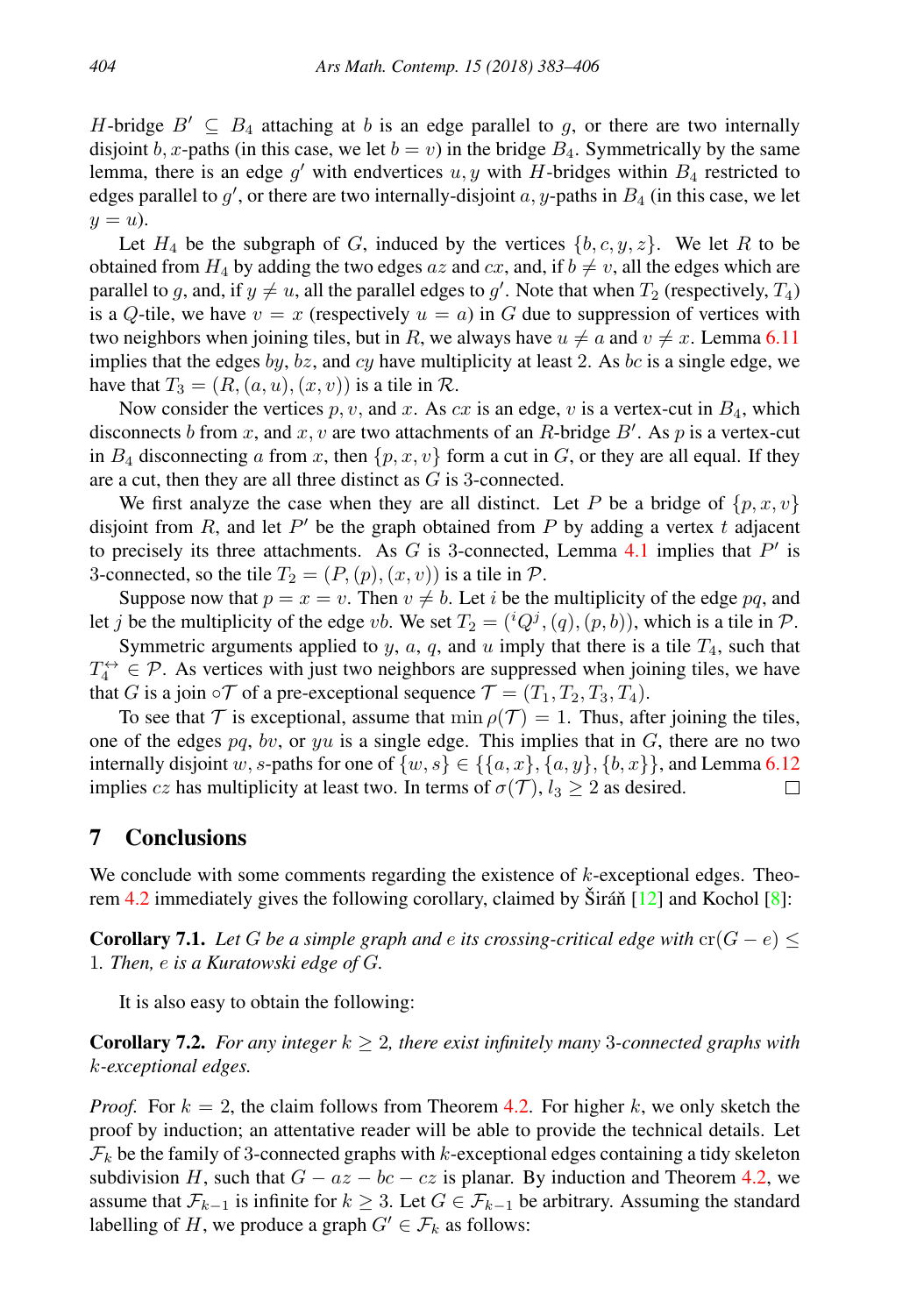- i) For  $G_1$ , we make any edge of  $G az bc cx$  have multiplicity at least k. Note that  $G_1$  is still planar.
- ii) For  $G_2$ , we add to  $G_1$  single edges  $az$ ,  $cx$ ; this graph has crossing number 1 and any optimal drawing of  $G_2$  has az crossing  $cx$ .
- iii) For  $G_3$ , we add the edge bc with multiplicity  $k 1$ . In any optimal drawing, bc edges cross the edge  $az$ , implying the crossing number of the graph  $G$  to be at most k. Should any other edge be crossed, that would add at least k crossings, implying crossing number  $\geq k$ . As the edges of G need to cross at least twice (this is the technical detail we omit, but it is true due to the construction of graphs in  $\mathcal{F}_2$ ),  $cr(G_3) = k$  and  $cr(G_3 - e) < k$  for any edge parallel to bc, hence  $G' = G_3$  has k-exceptional edges and the claim follows.  $\Box$

Note that the graphs of Corollary [7.2](#page-21-1) cannot be made simple by subdividing edges and connecting the new vertices in a cycle (the operation is called  $\pi$ -subdivision in [\[1\]](#page-22-5)), as was done in [\[8\]](#page-23-2): then the new vertices introduced in  $\pi$ -paths would violate Lemma [2.5](#page-3-2) and a  $K<sub>5</sub>$  would be introduced in the new graph. Hence, the following remain open:

**Problem 7.3** ([\[8\]](#page-23-2)). What is the smallest k, for which simple 3-connected graphs with  $k$ exceptional edges exist? Clearly,  $3 \le k \le 4$ .

Hence, the simple graphs obtained by Kochol do not follow our tile structure, but as all the  $K_{3,3}$ 's of G need to share the endvertices of the exceptional edges, there may still exist an explicit description of graphs with  $k$ -exceptional edges. We therefore conclude with the following:

Problem 7.4. Is there a descriptive characterization (i.e. a tile description) of 3-connected graphs with k-exceptional edges?

# **References**

- <span id="page-22-5"></span>[1] D. Bokal, On the crossing numbers of Cartesian products with paths, *J. Comb. Theory Ser. B* 97 (2007), 381–384, doi:10.1016/j.jctb.2006.06.003.
- <span id="page-22-2"></span>[2] D. Bokal, Infinite families of crossing-critical graphs with prescribed average degree and crossing number, *J. Graph Theory* 65 (2010), 139–162, doi:10.1002/jgt.20470.
- <span id="page-22-3"></span>[3] D. Bokal, M. Bračič, M. Derňár and P. Hliněný, On degree properties of crossing-critical families of graphs, in: E. Di Giacomo and A. Lubiw (eds.), *Graph Drawing and Network Visualization*, Springer, Cham, volume 9411 of *Lecture Notes in Computer Science*, pp. 75–86, 2015, doi:10.1007/978-3-319-27261-0 7, revised selected papers from the 23rd International Symposium (GD 2015) held in Los Angeles, CA, September 24 – 26, 2015.
- <span id="page-22-1"></span>[4] D. Bokal, B. Oporowski, R. B. Richter and G. Salazar, Characterizing 2-crossing-critical graphs, *Adv. Appl. Math.* 74 (2016), 23–208, doi:10.1016/j.aam.2015.10.003.
- <span id="page-22-4"></span>[5] M. Chimani and T. Wiedera, An ILP-based proof system for the crossing number problem, in: P. Sankowski and C. Zaroliagis (eds.), *24th Annual European Symposium on Algorithms*, Schloss Dagstuhl - Leibniz-Zentrum für Informatik, Wadern, volume 57 of Leibniz Interna*tional Proceedings in Informatics*, pp. 29:1–29:13, 2016, papers from the symposium (ESA 2016) held in Aarhus, August 22 – 24, 2016.
- <span id="page-22-0"></span>[6] G. A. Dirac and S. Schuster, A theorem of Kuratowski, *Indag. Math. (Proceedings)* 57 (1954), 343–348, doi:10.1016/s1385-7258(54)50043-0.